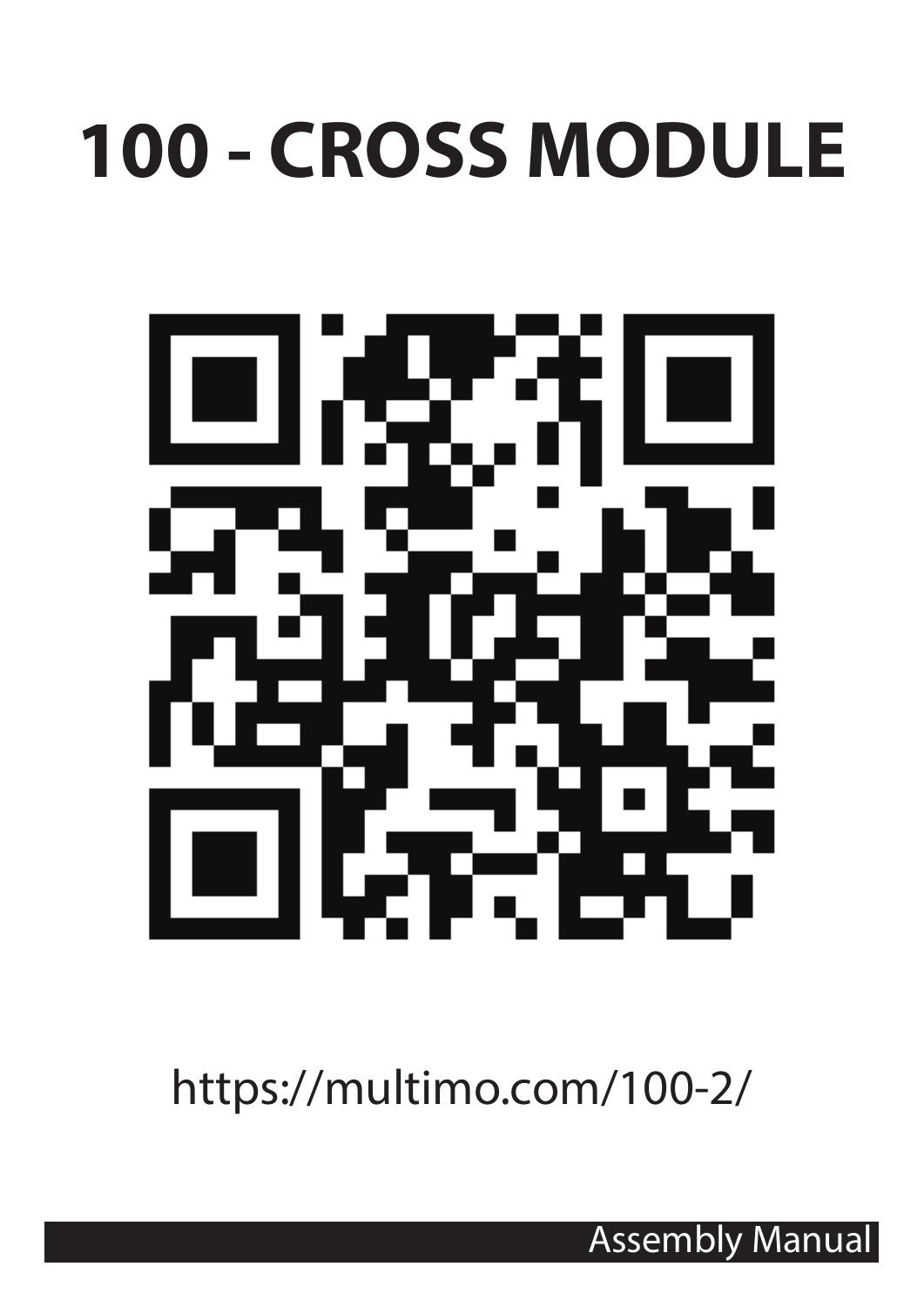## **101 - HAPPY SINGLE**



https://multimo.com/101-2/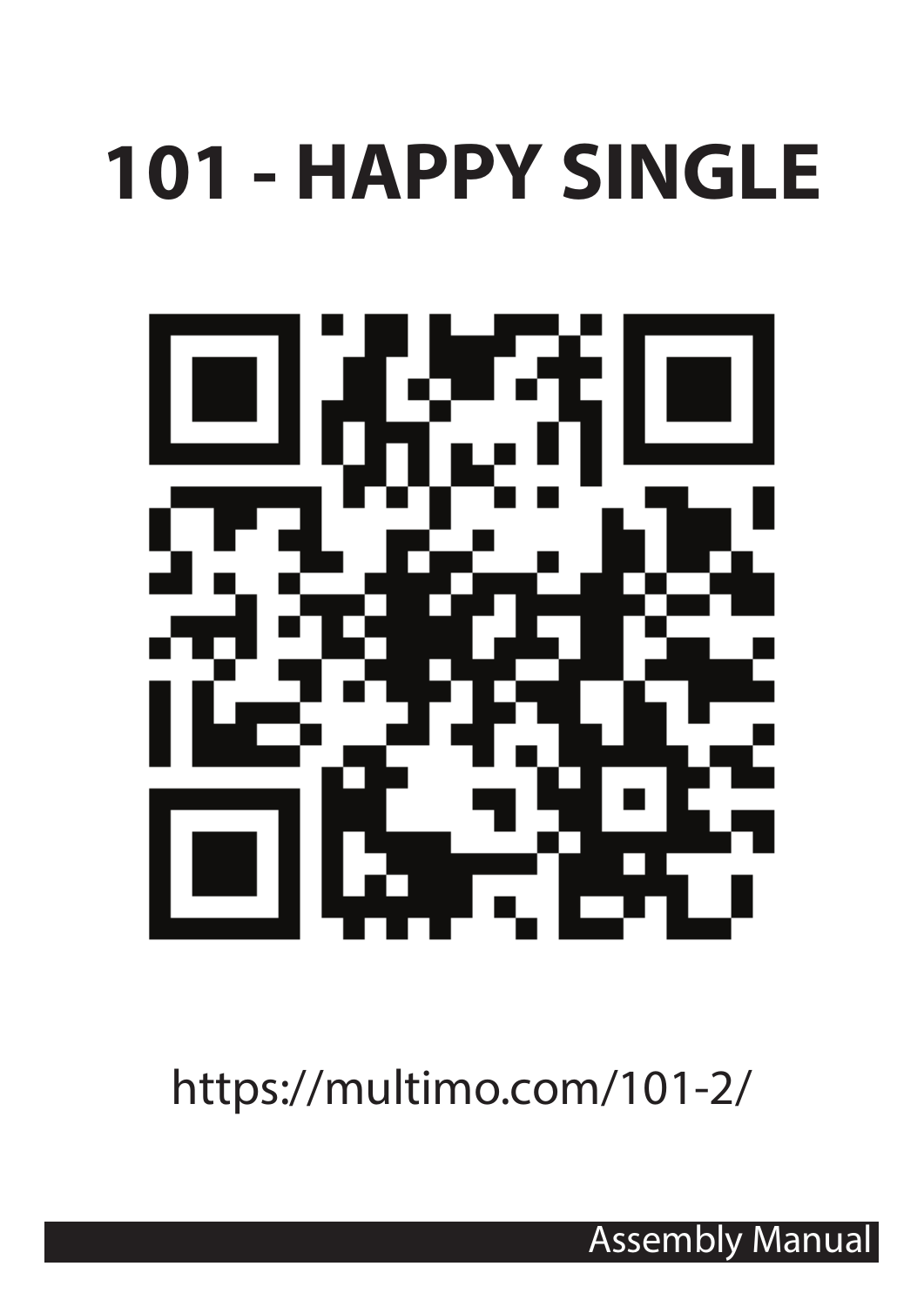# **101M - HAPPY SINGLE WITH TABLE**

https://multimo.com/101-m/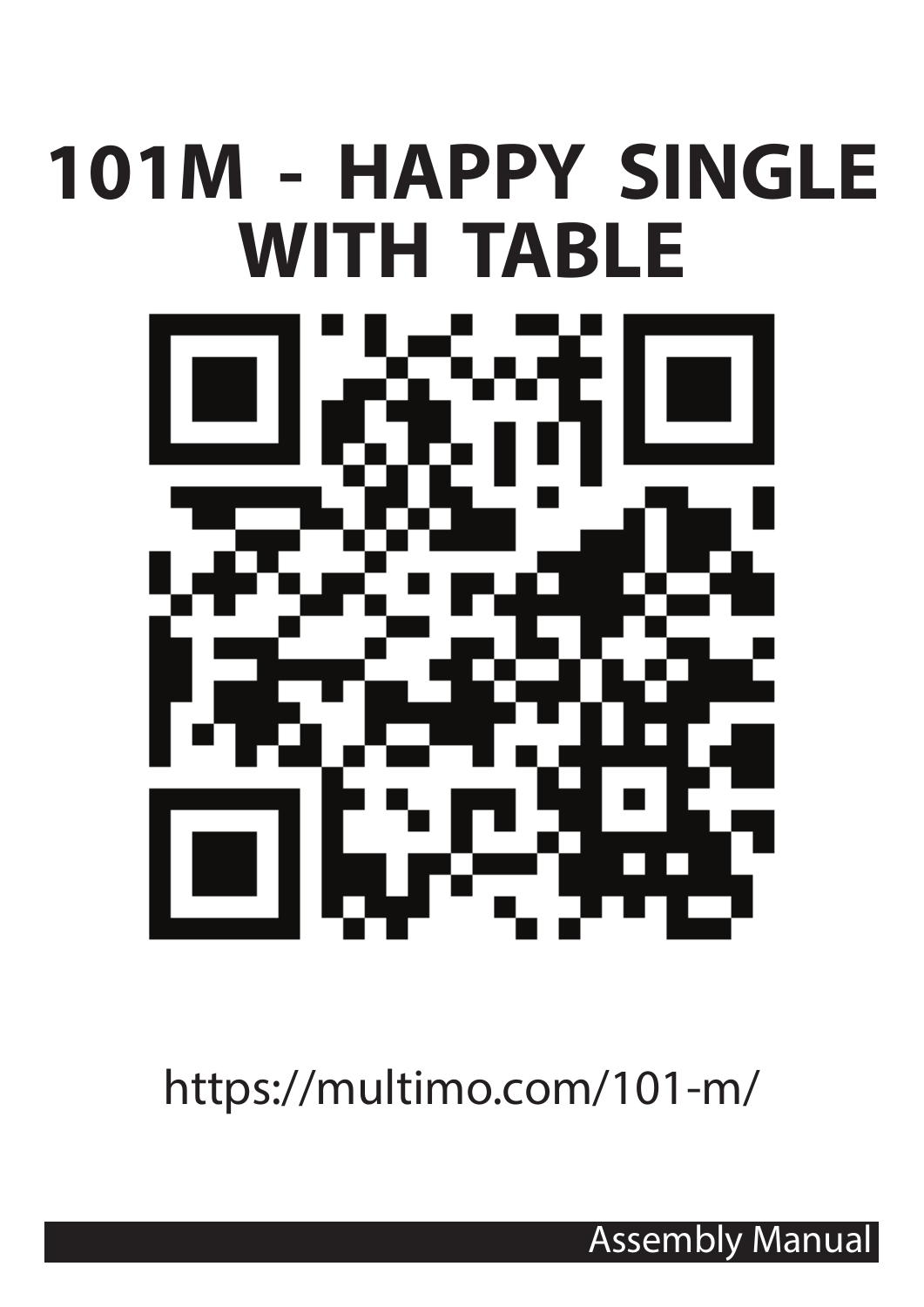# **102 - HORIZONTAL OPENING**

https://multimo.com/102-2/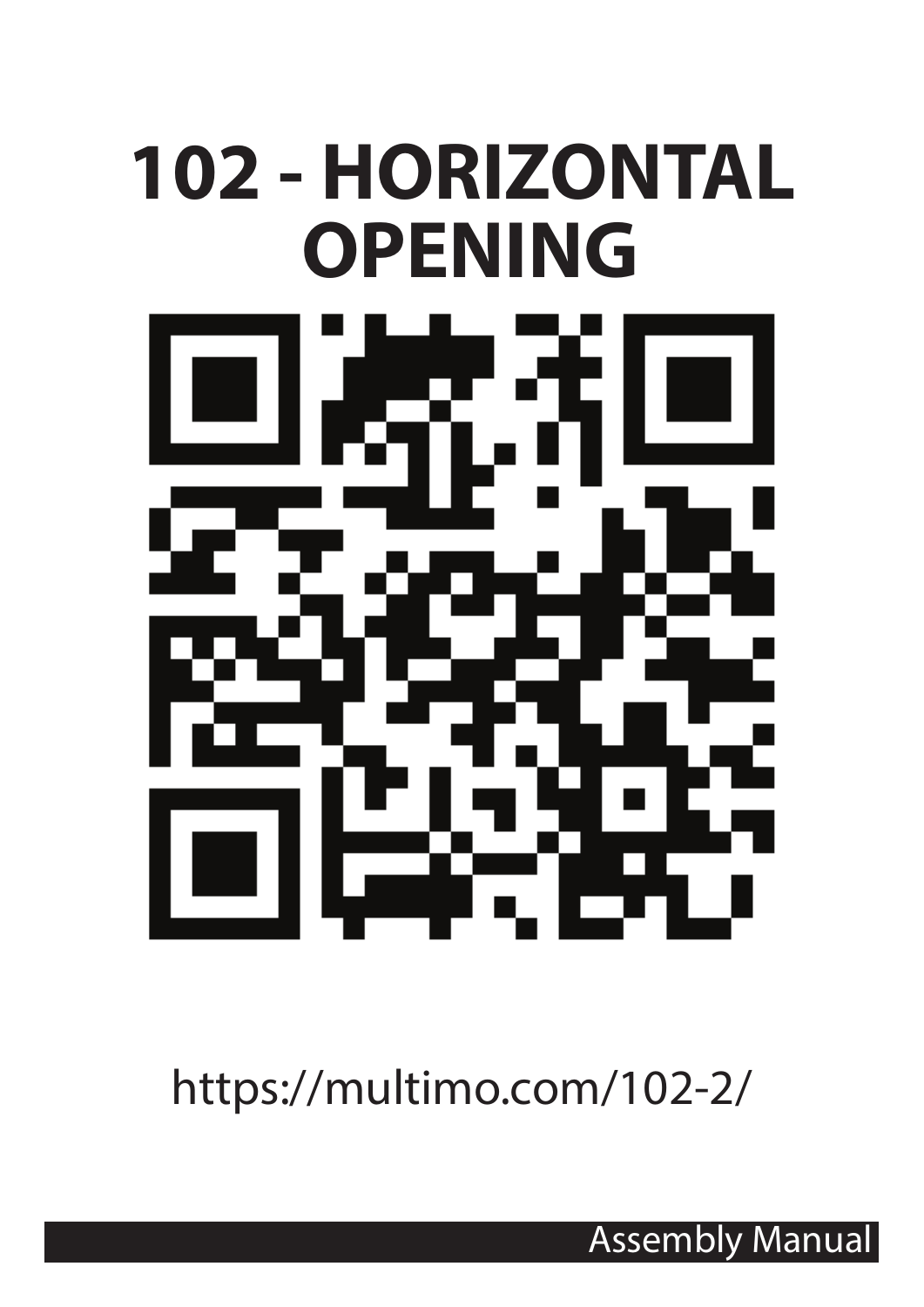# **106 - WARDROBE WITH TWO DOORS**

https://multimo.com/106-2/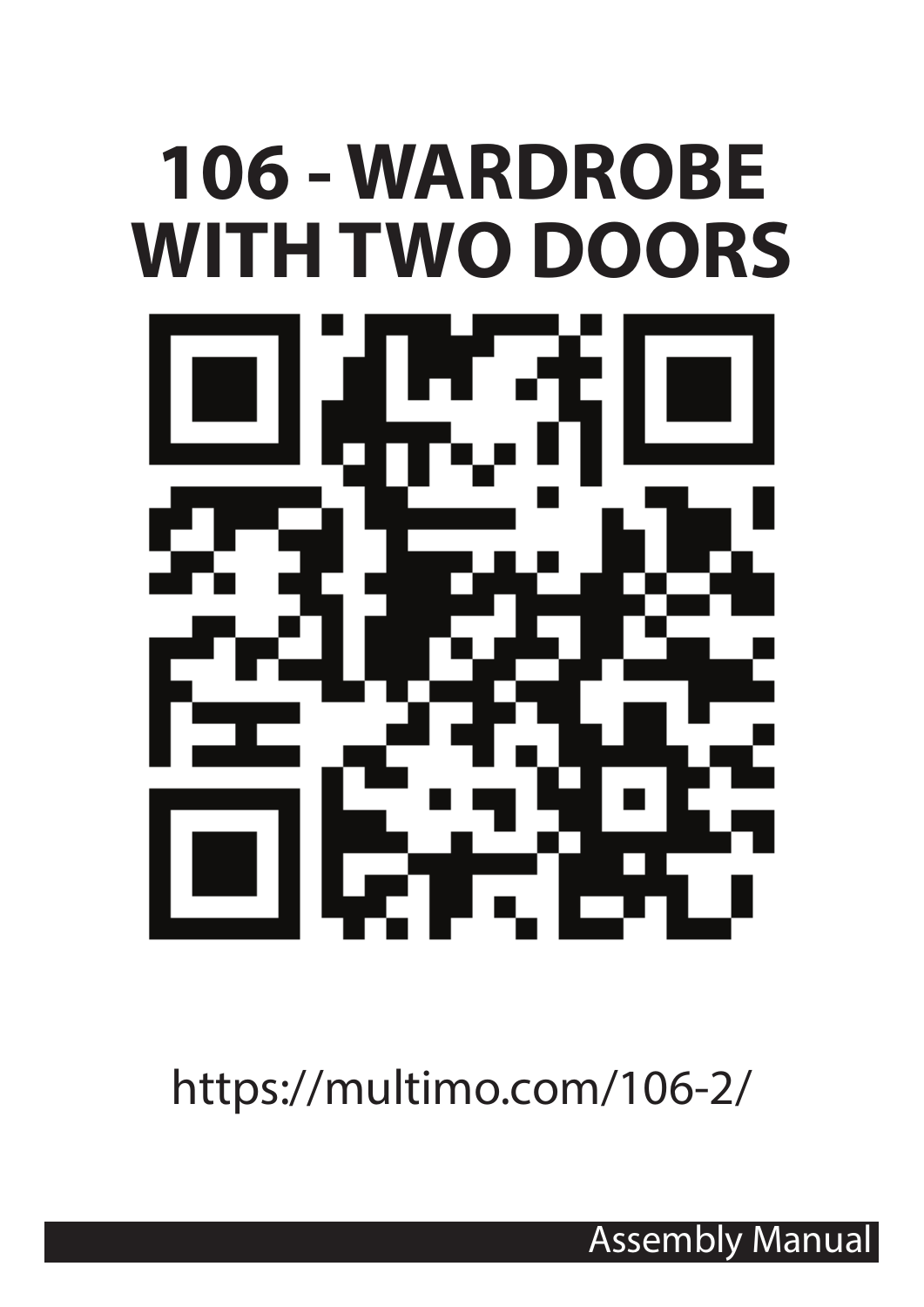#### **107 - WARDROBE**



https://multimo.com/107-2/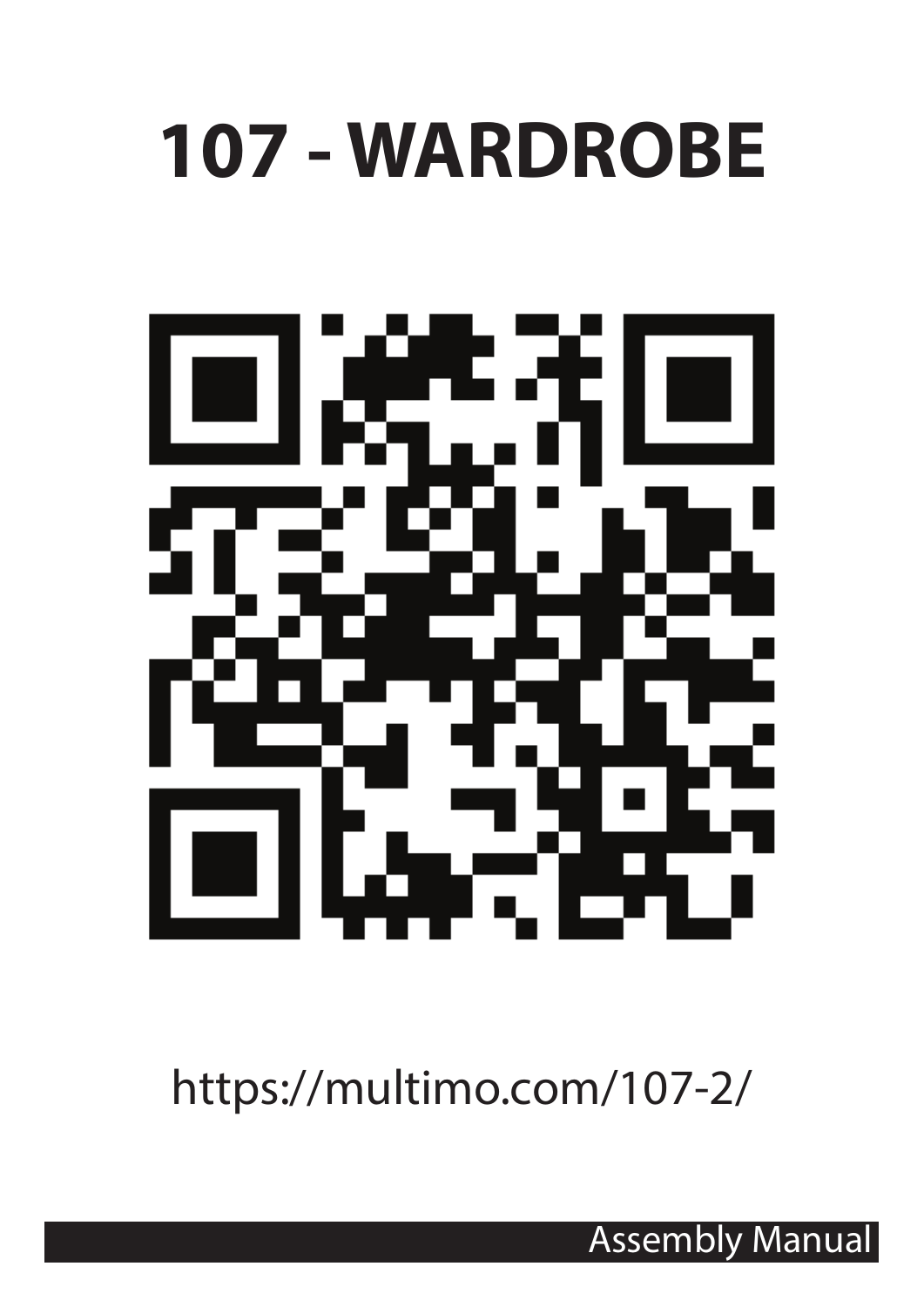## **110 - STUDY DESK**



https://multimo.com/110-2/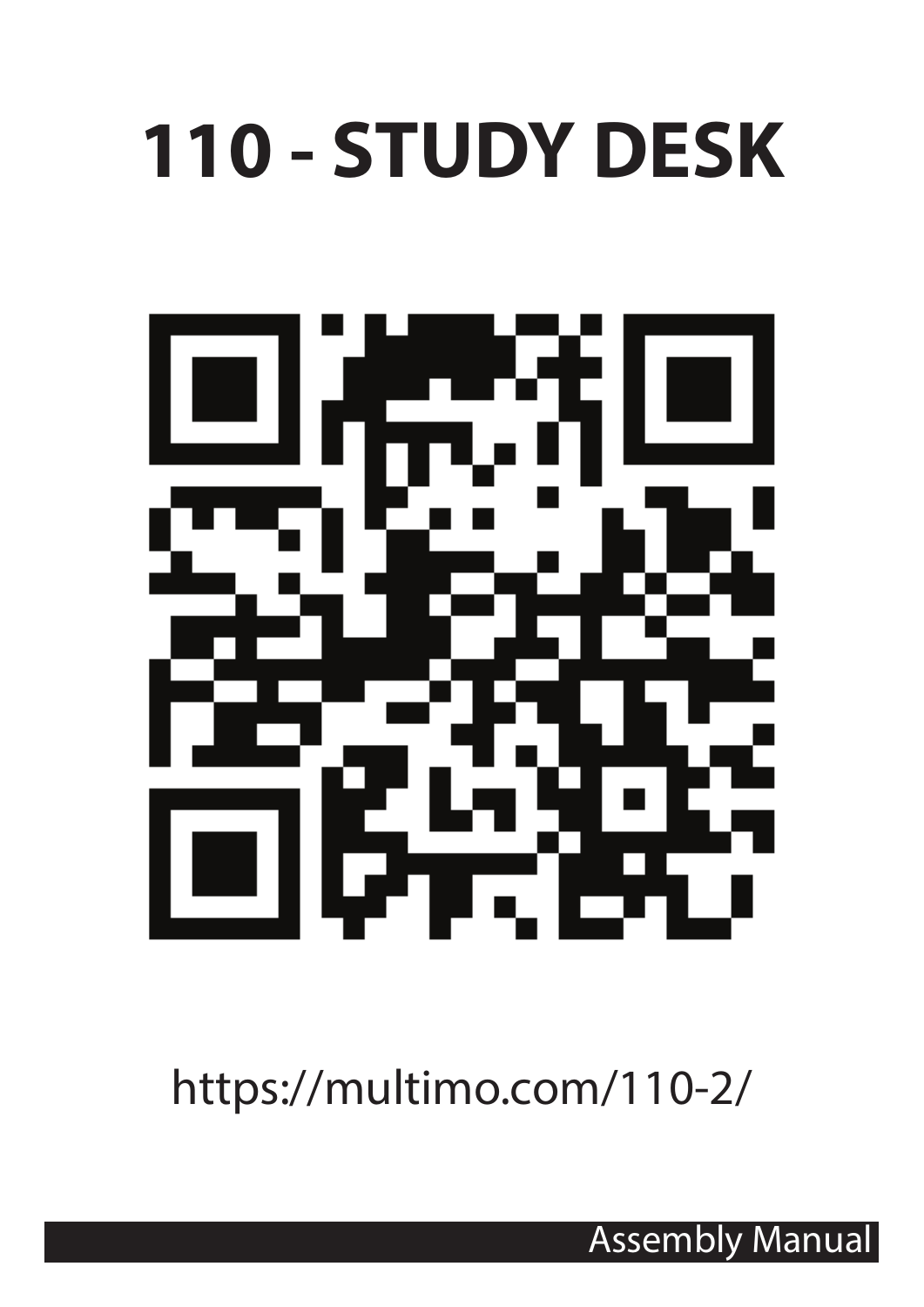## **111 - DOUBLE BED**



https://multimo.com/111-2/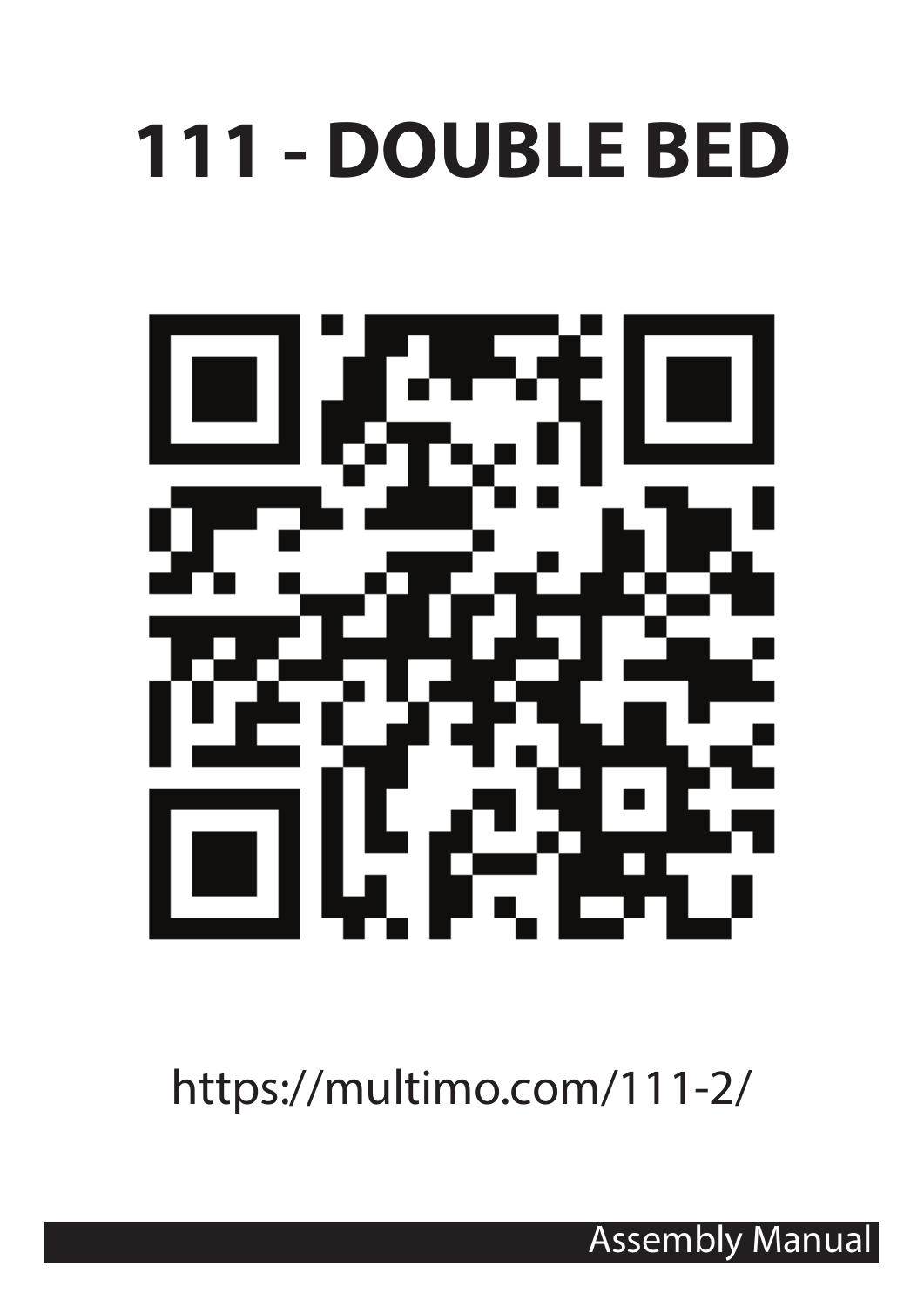## **111M - DOUBLE TABLE**



https://multimo.com/111-m/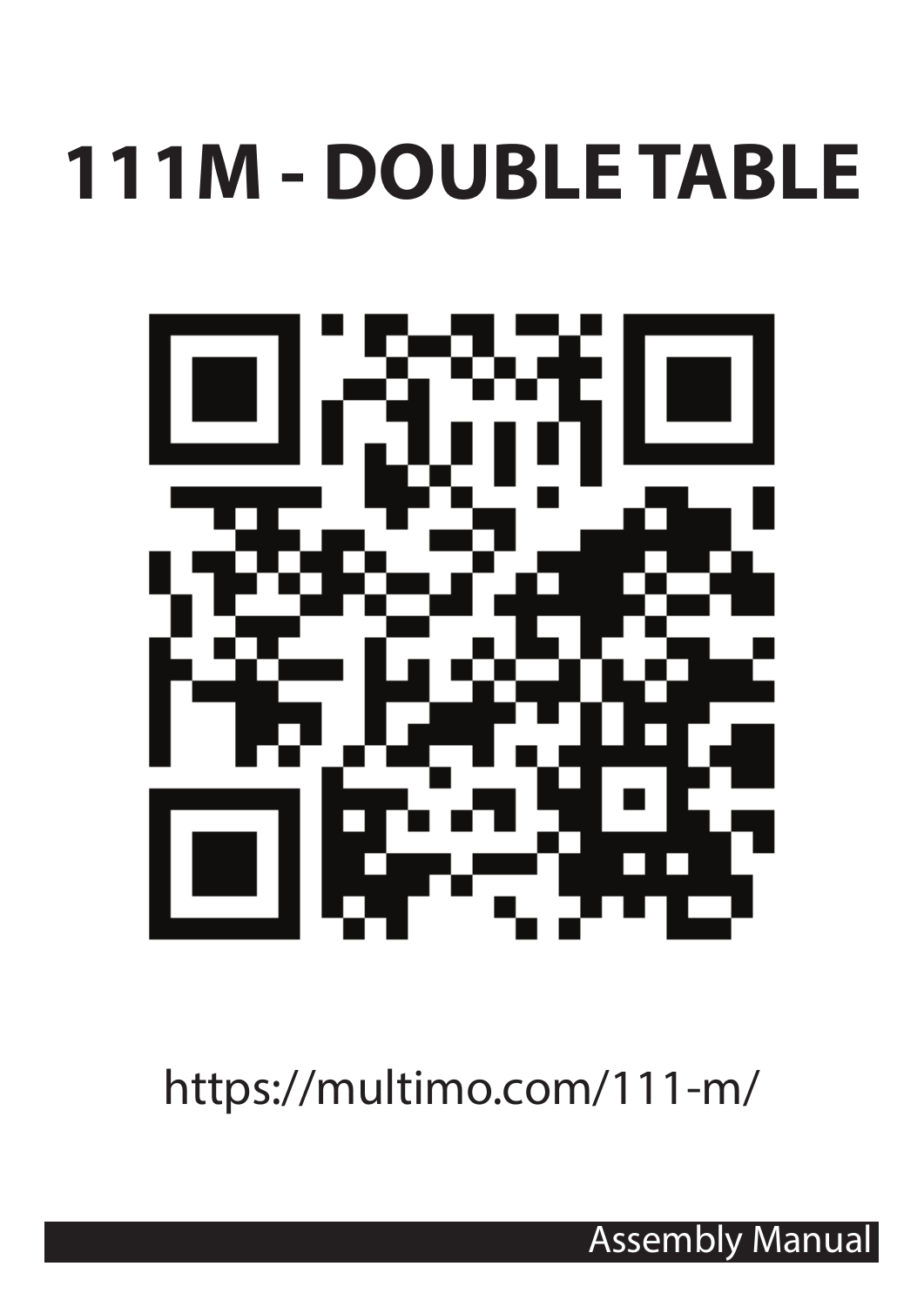## **113 - STUDIO 5**



https://multimo.com/113-2/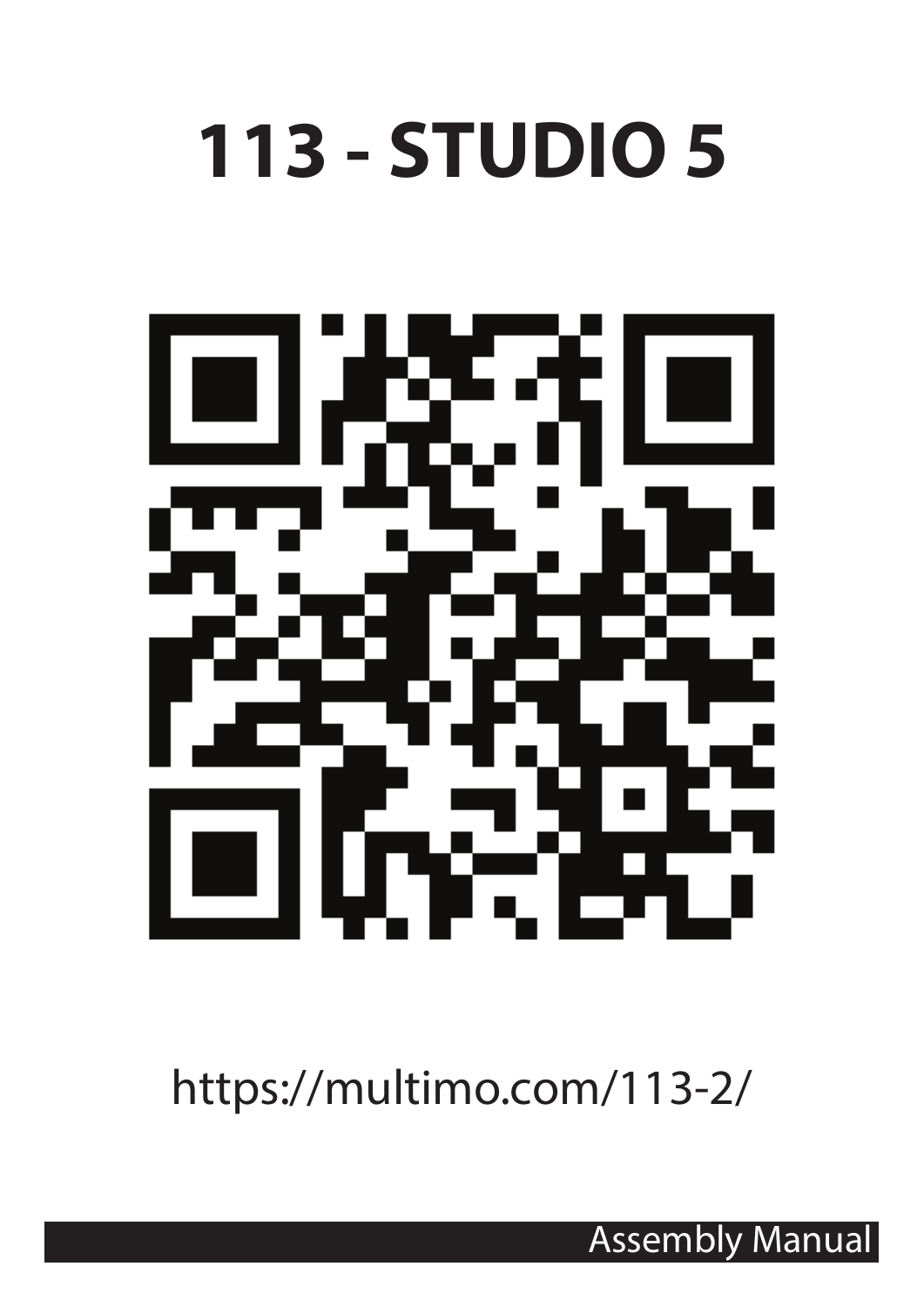### **114 - ACADEMY**



https://multimo.com/114-2/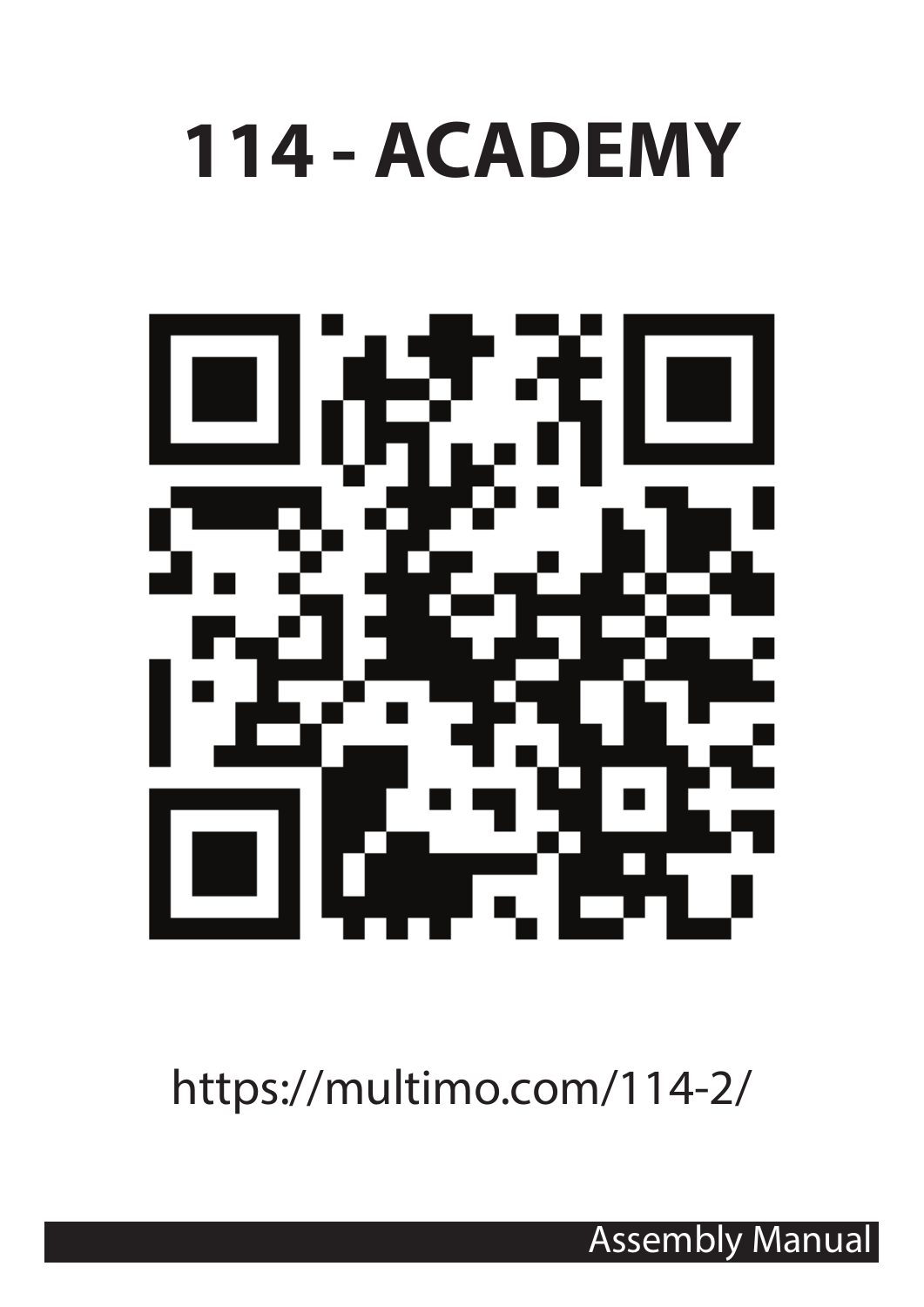## **115 - NITRO**



https://multimo.com/115-2/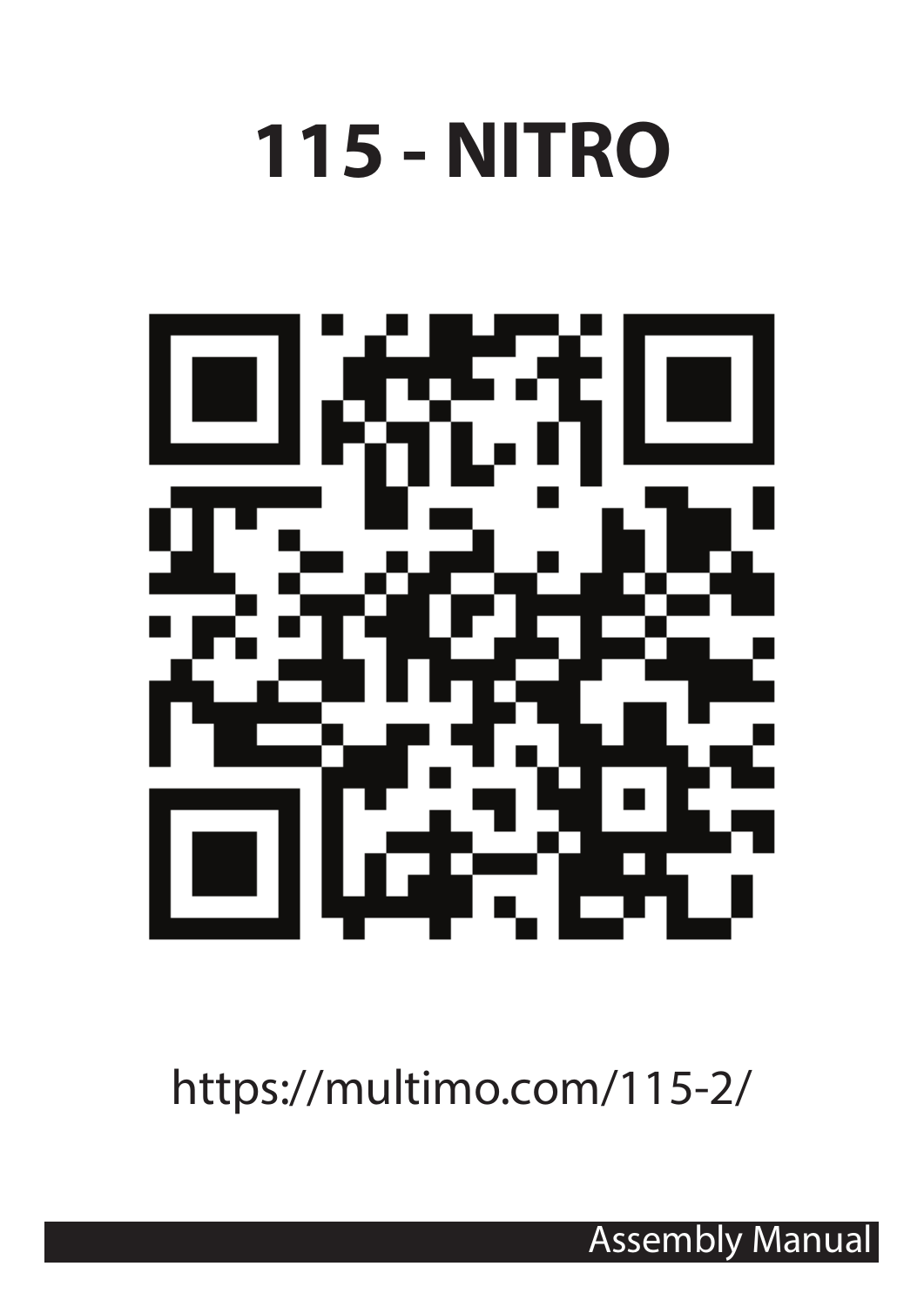#### **116 - BUNK BED**



https://multimo.com/116-2/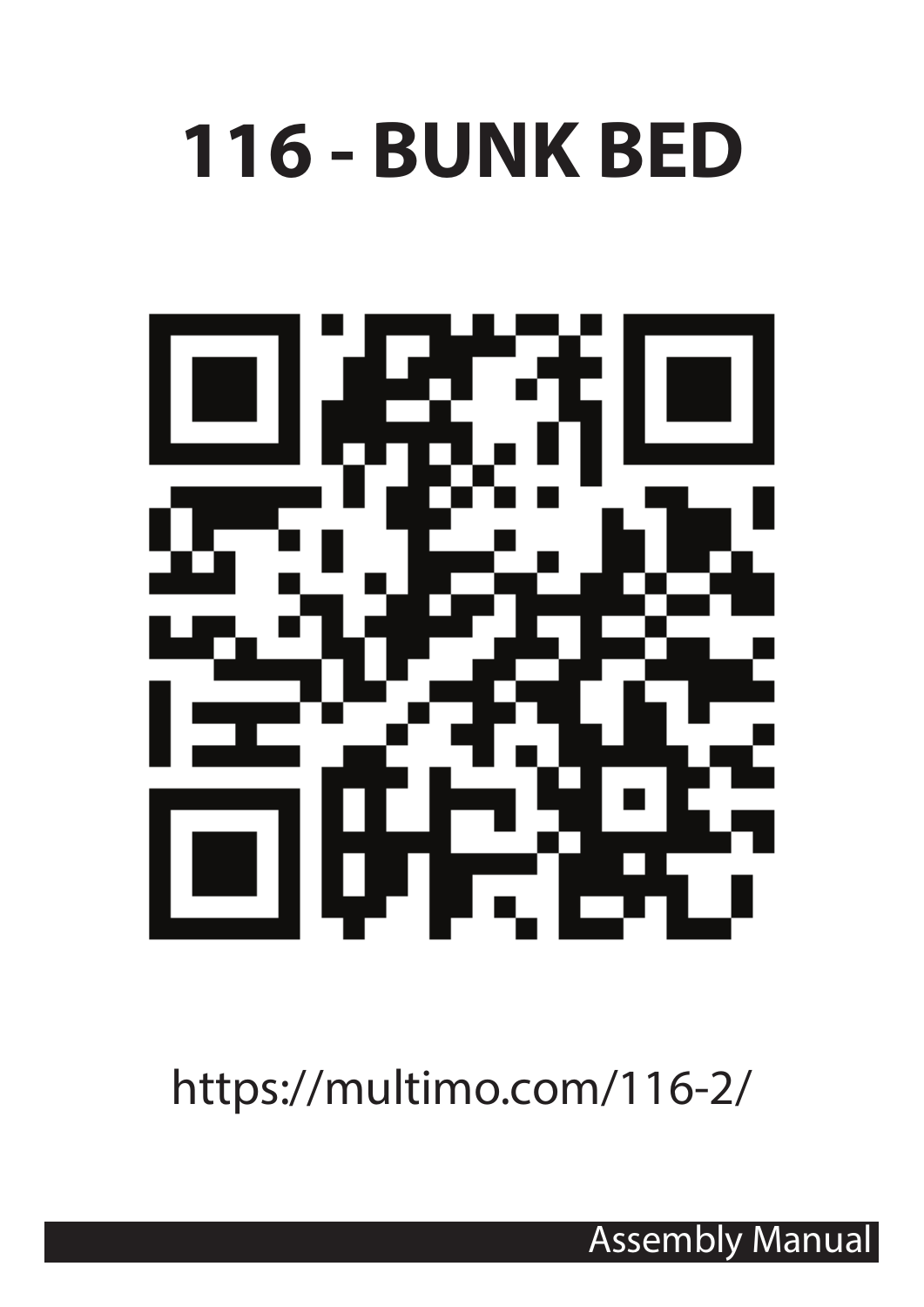#### **117 - BUNK TABLE**



https://multimo.com/117-2/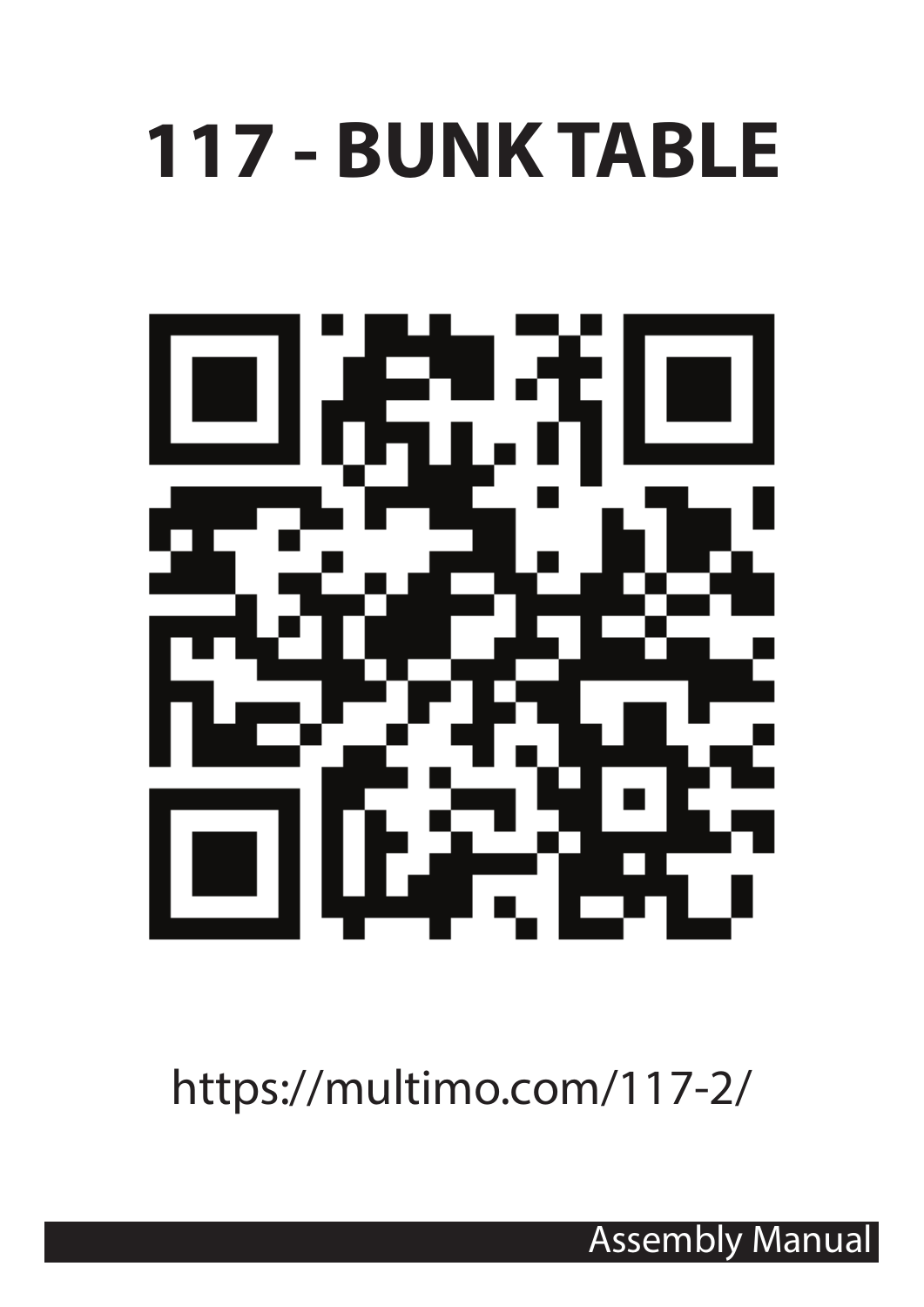#### **121 - TABLE BED**



https://multimo.com/121-2/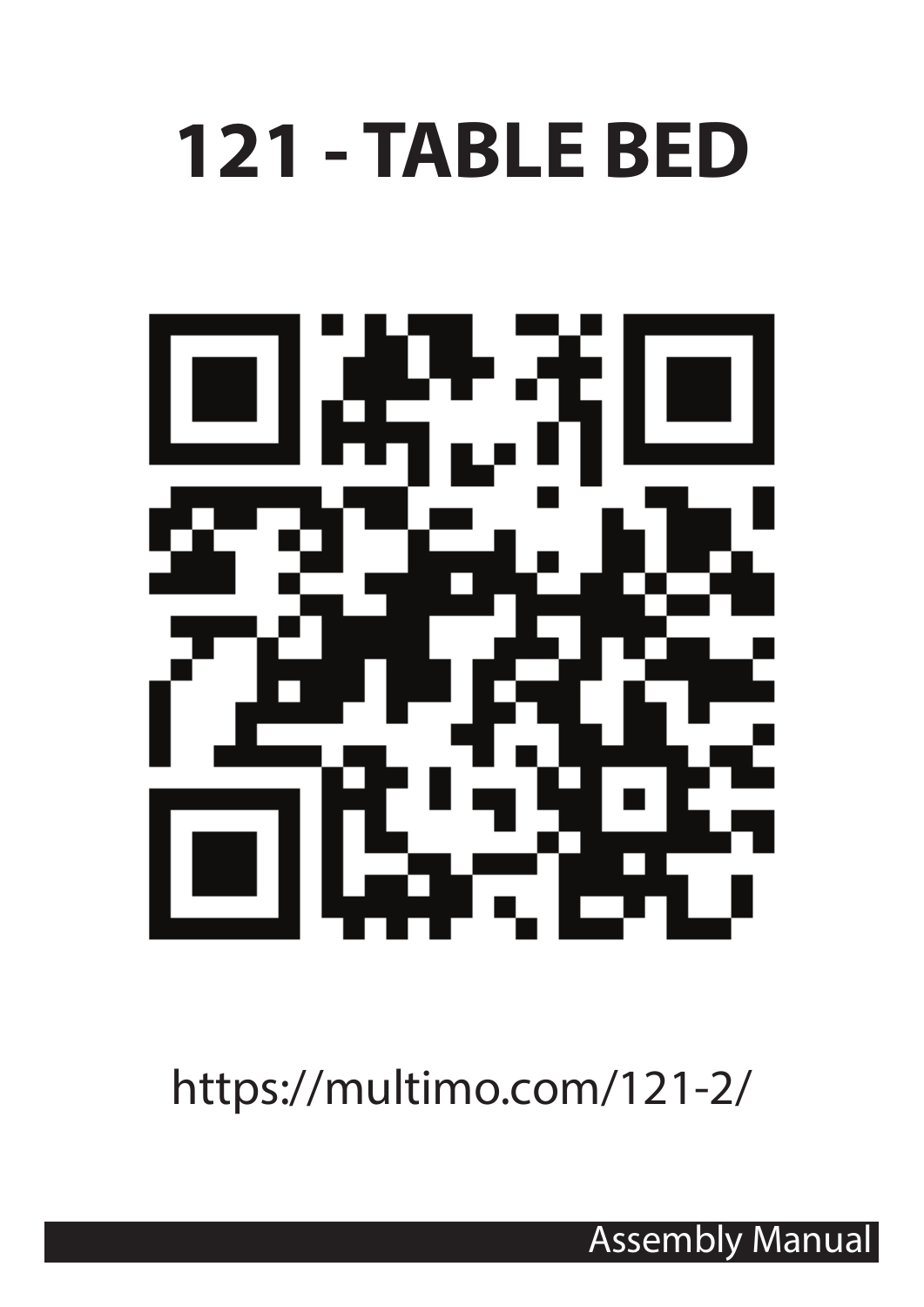#### **124 - SOFA BED**



https://multimo.com/124-2/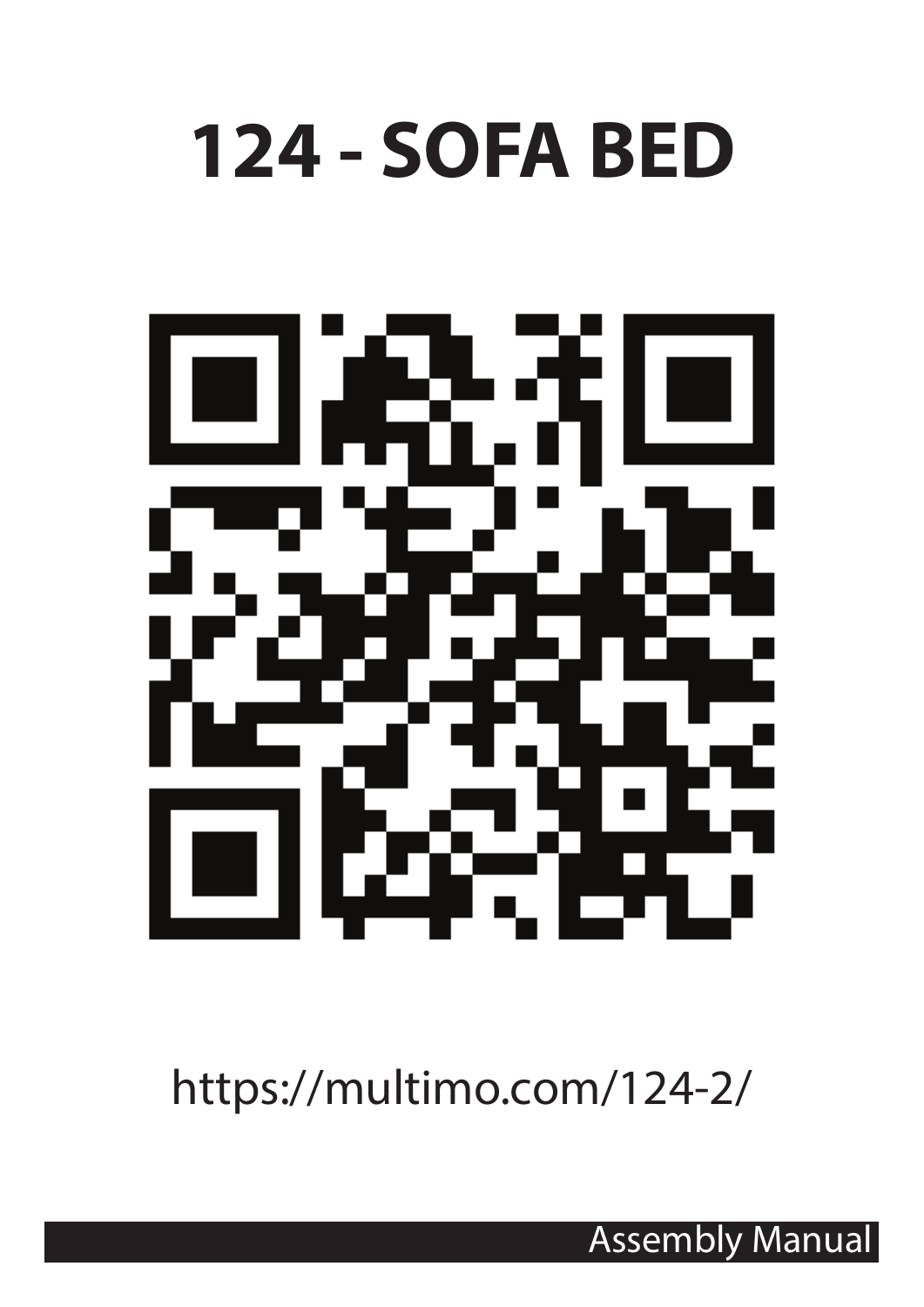## **151 - SLIDING SUIT**



https://multimo.com/151-2/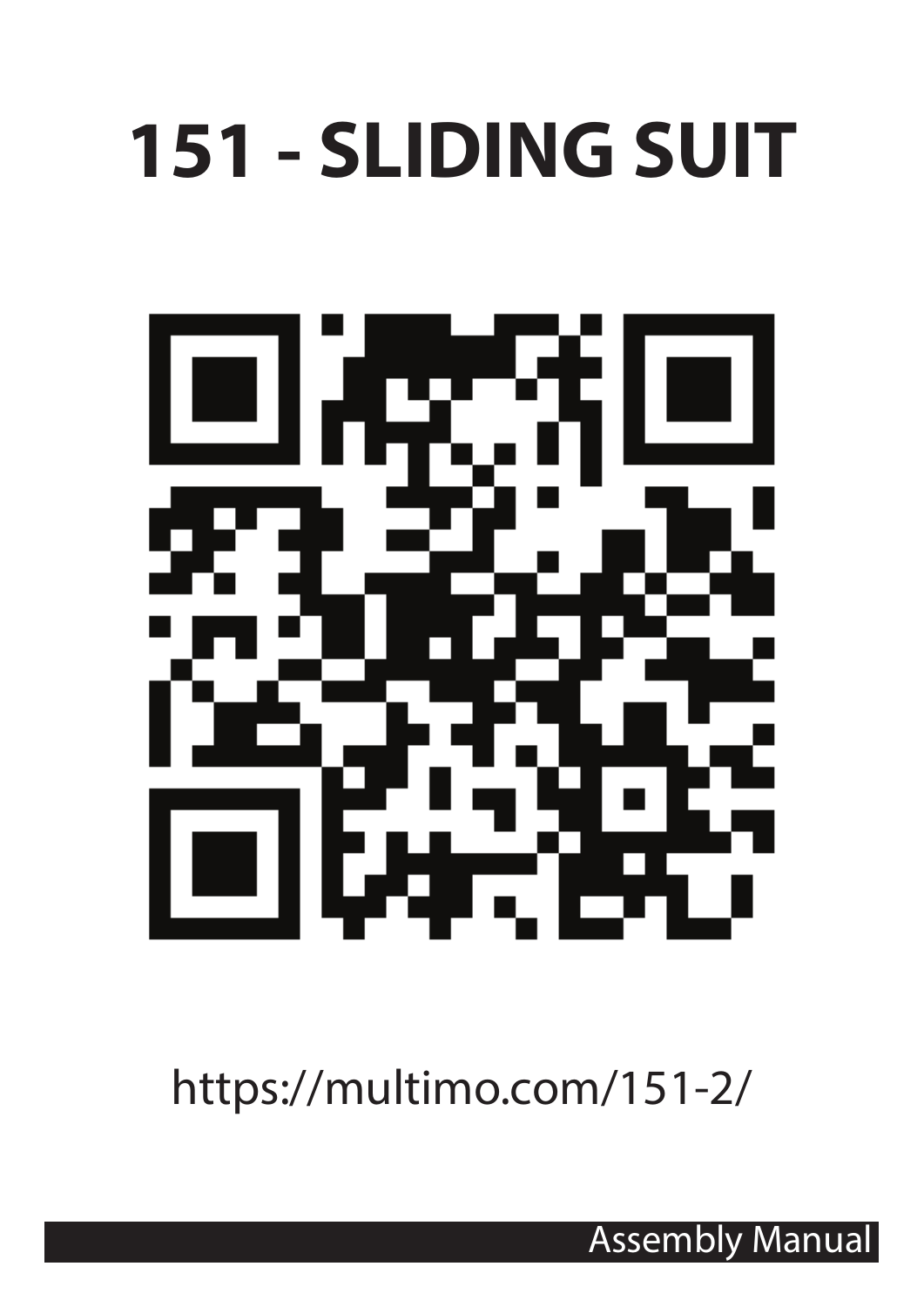## **161 - DOUBLE SALOON**



https://multimo.com/161-2/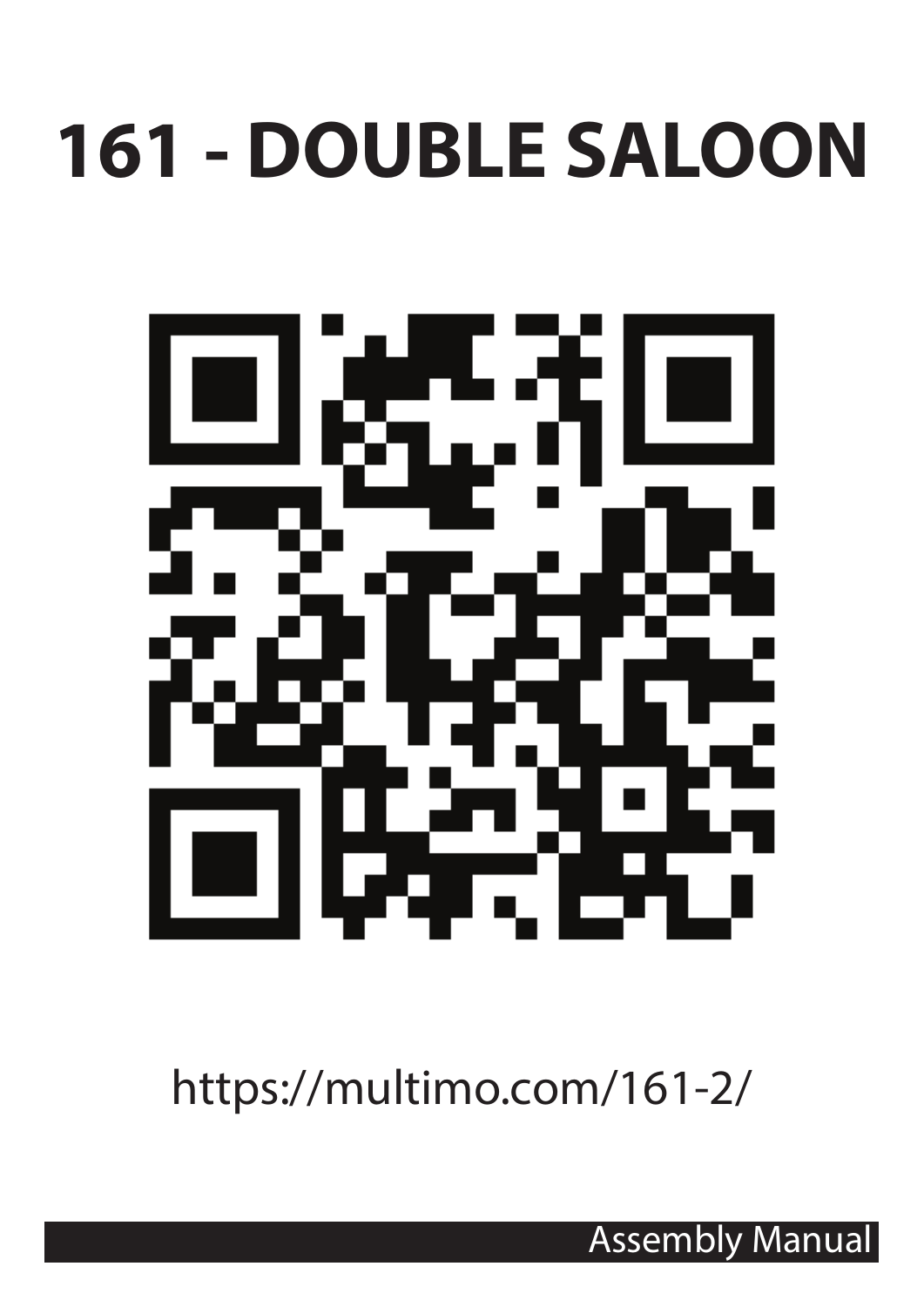## **170 - TRUNDLE BED**



https://multimo.com/170-2/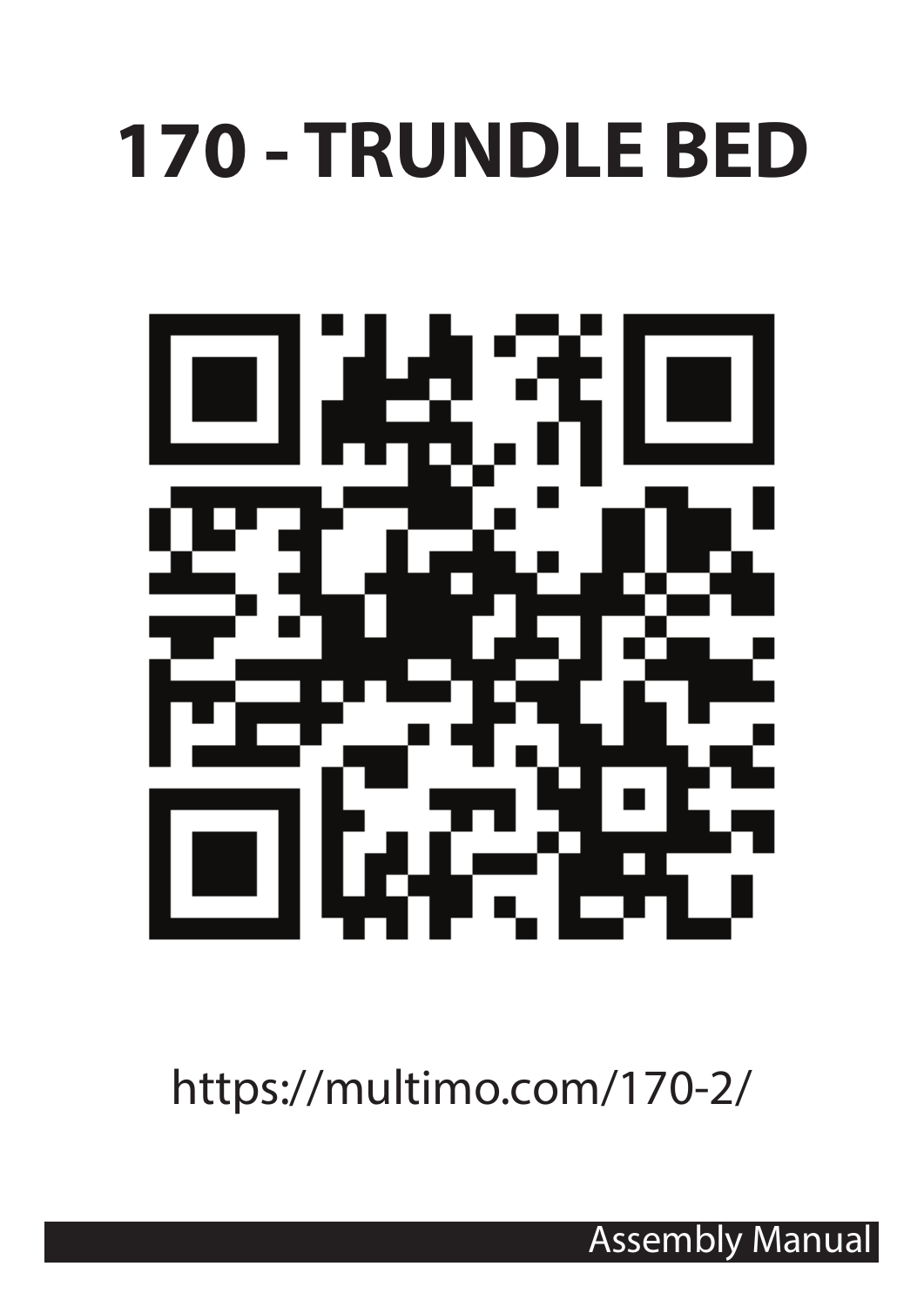## **216-ROYAL ACCORDION WARDROBE**



https://multimo.com/216-2/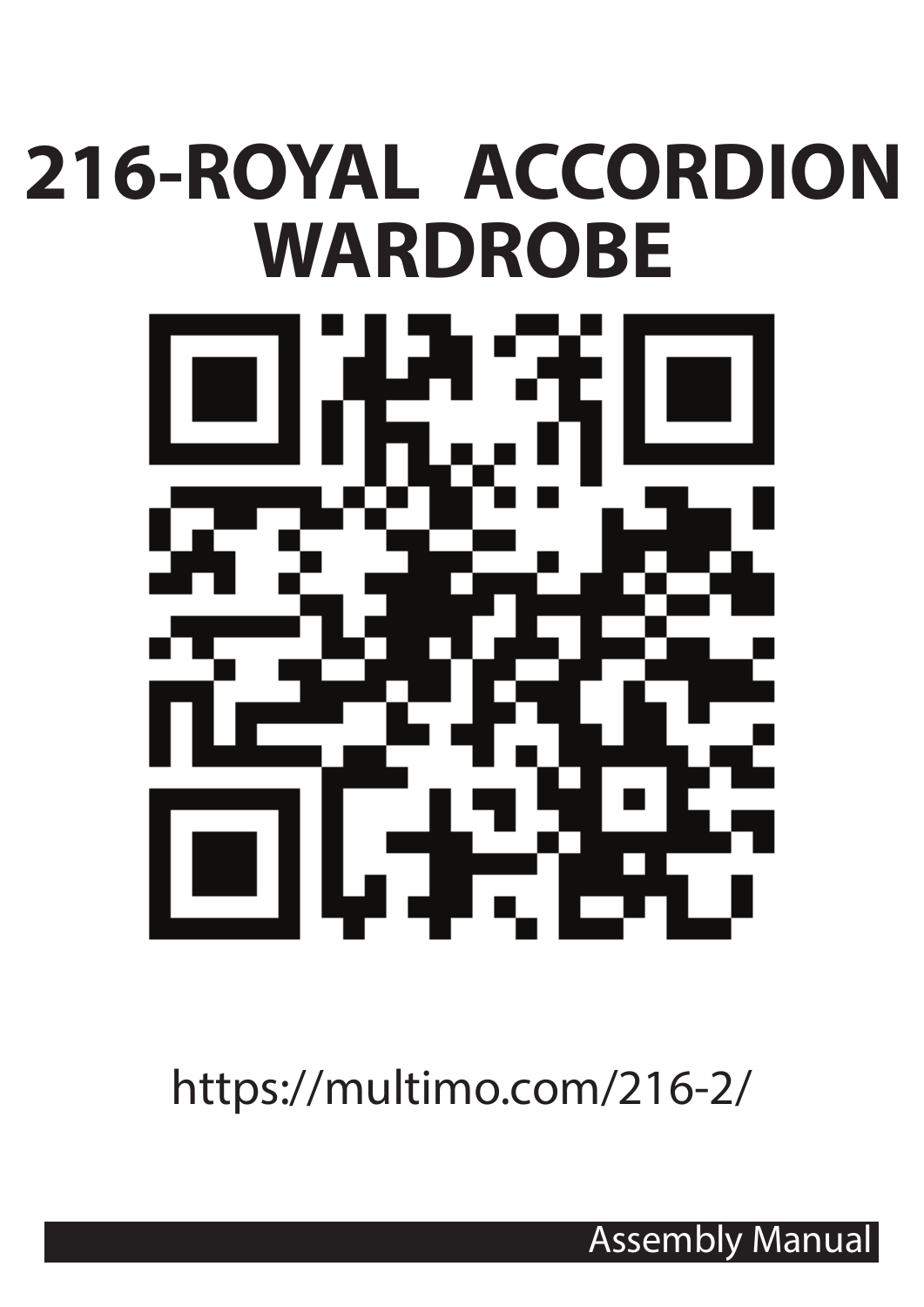#### **217 - ROYAL WARDROBE**



https://multimo.com/217-2/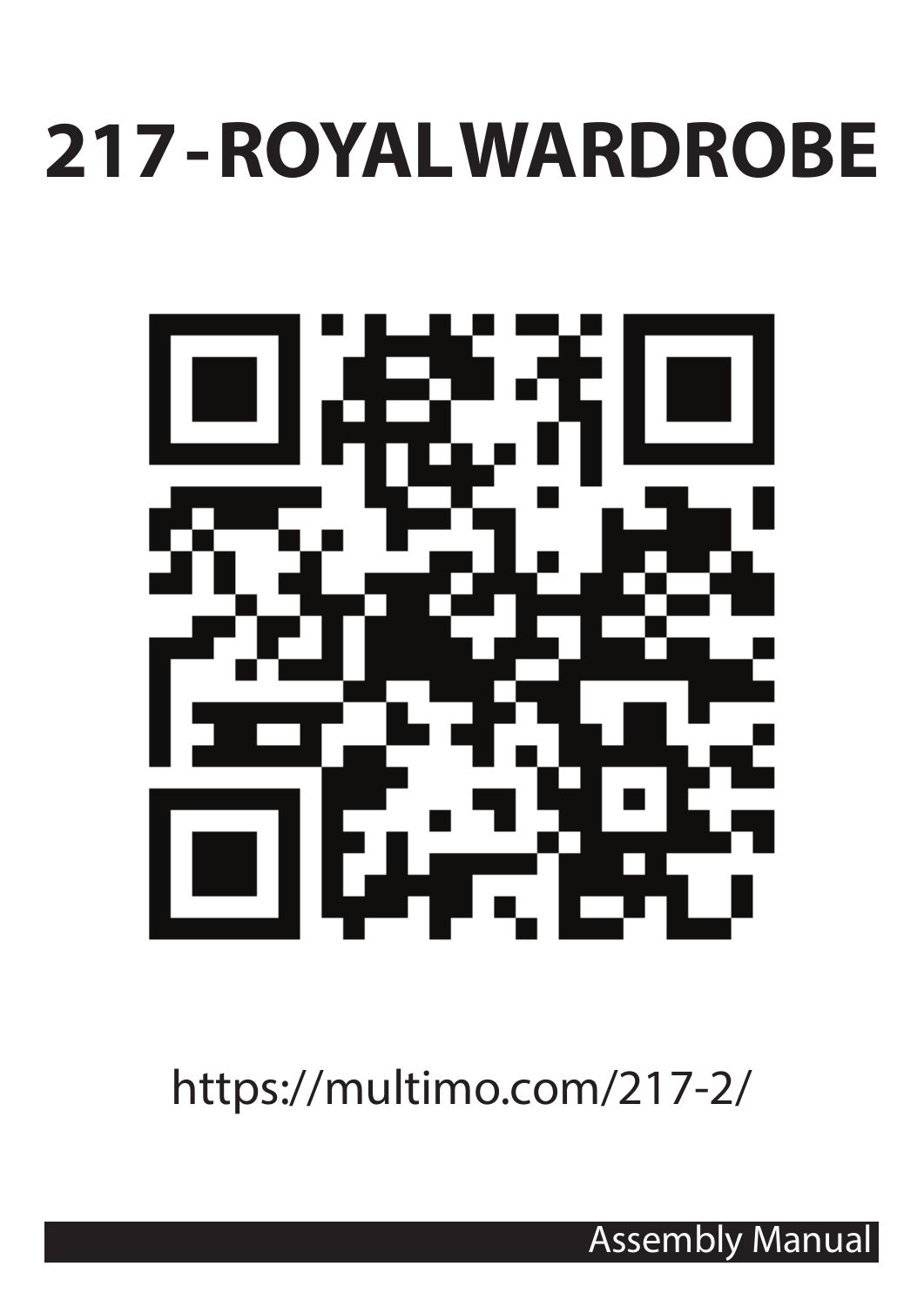#### **218 - ROYAL BOOKCASE**



https://multimo.com/218-2/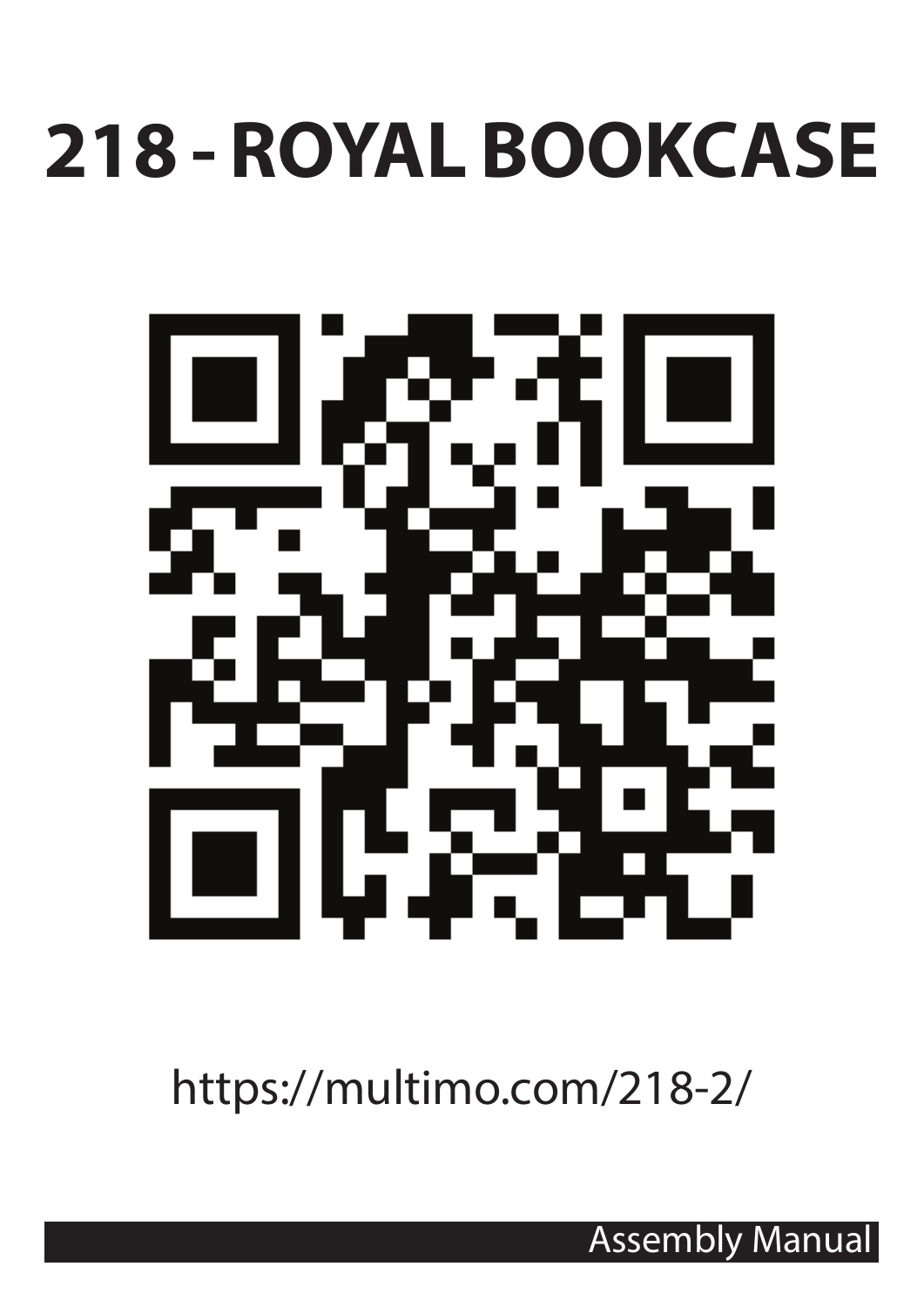

https://multimo.com/221-2/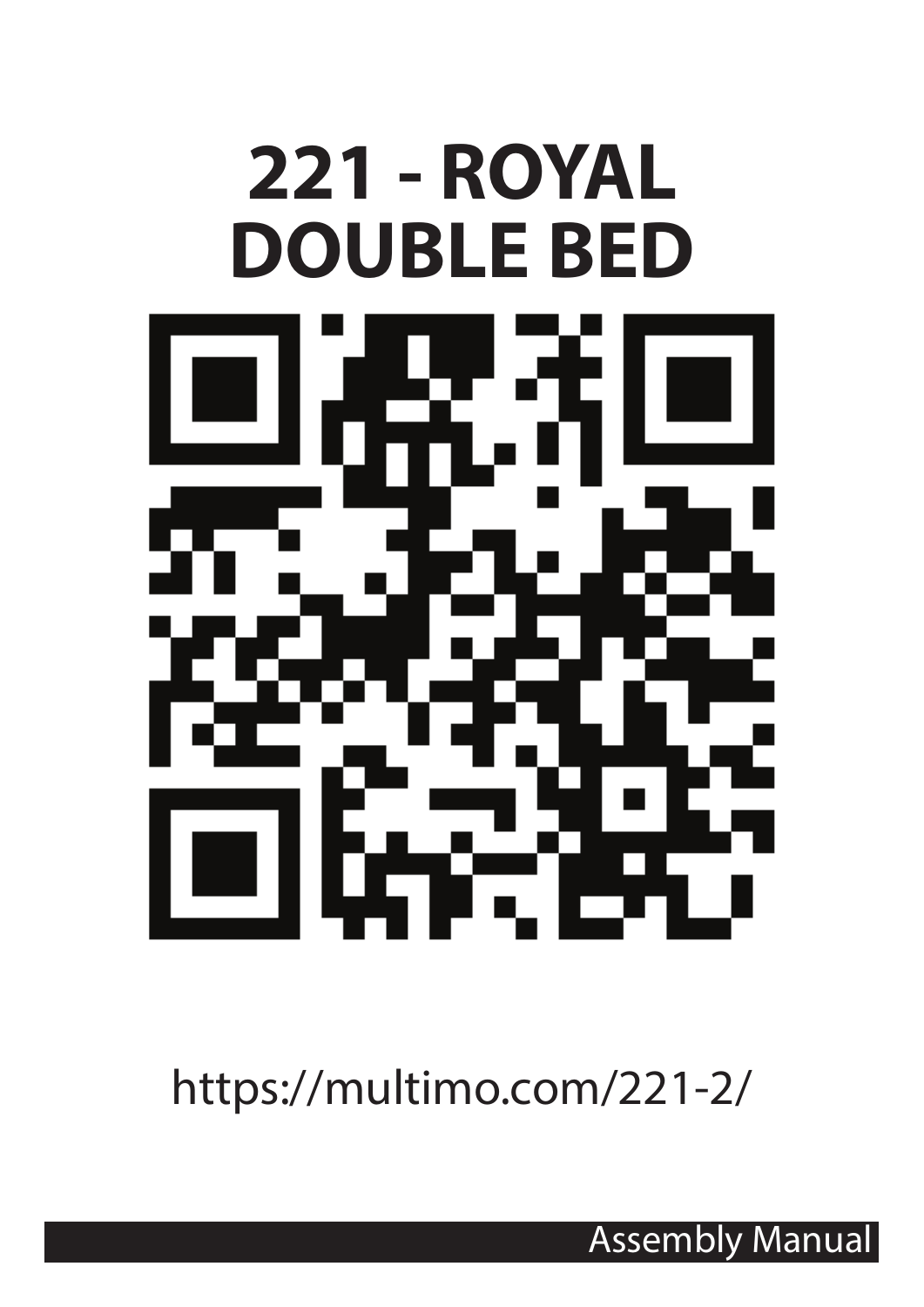# **400/401- SECRET TABLE SET**

https://multimo.com/400-401/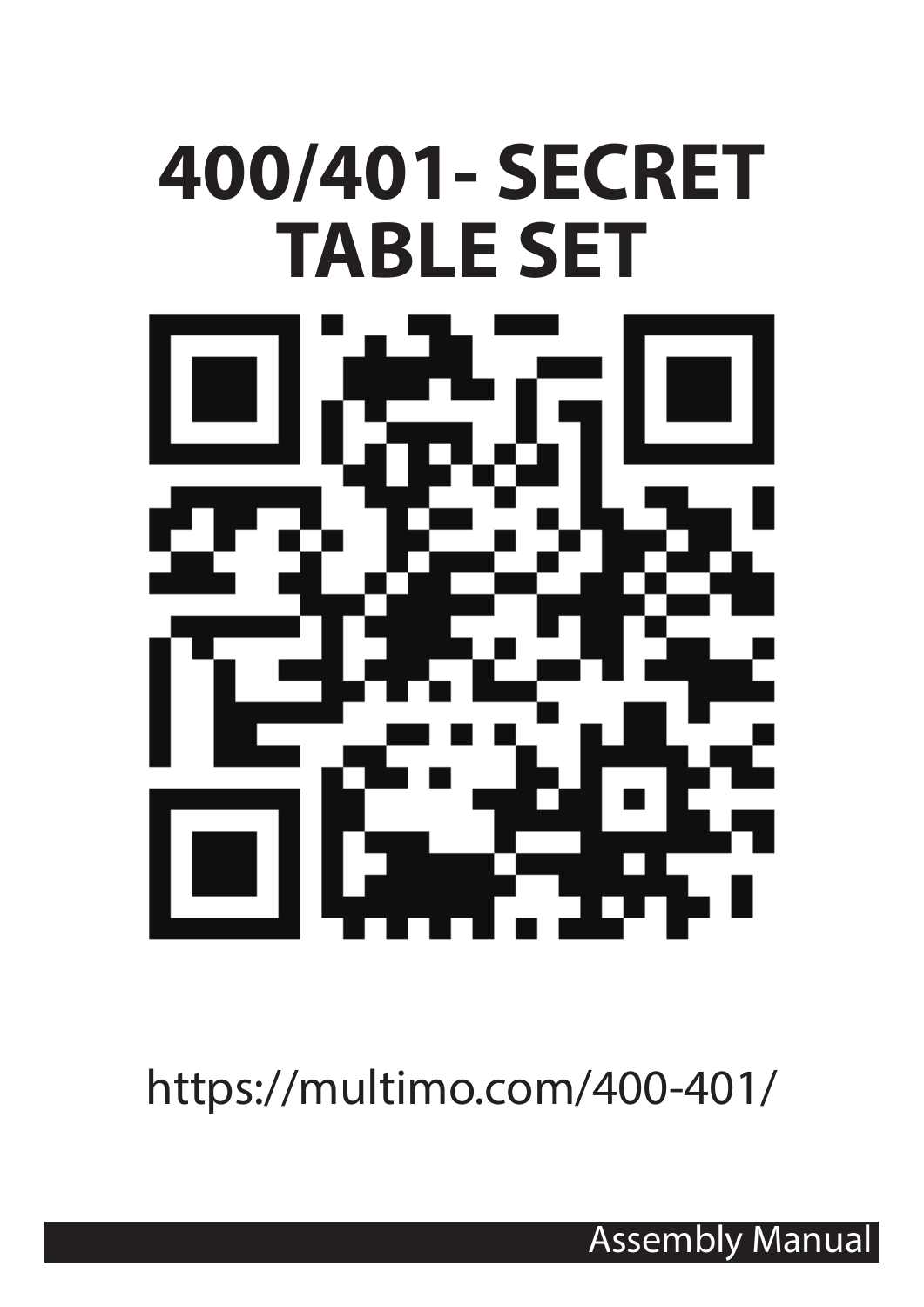## **420 - FRAME TABLE**



https://multimo.com/420-2/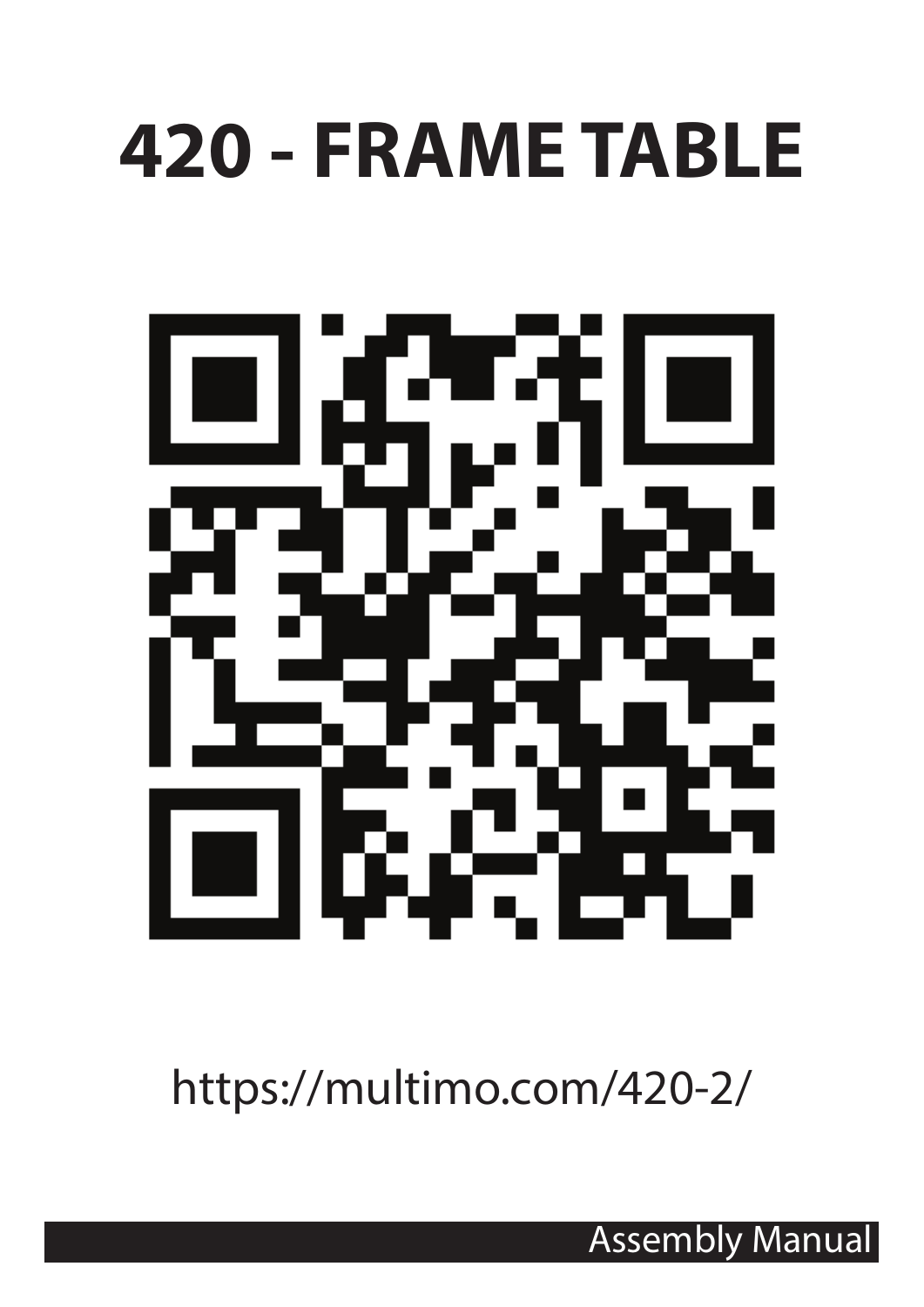#### **490 - RACKET TABLE**



https://multimo.com/490-2/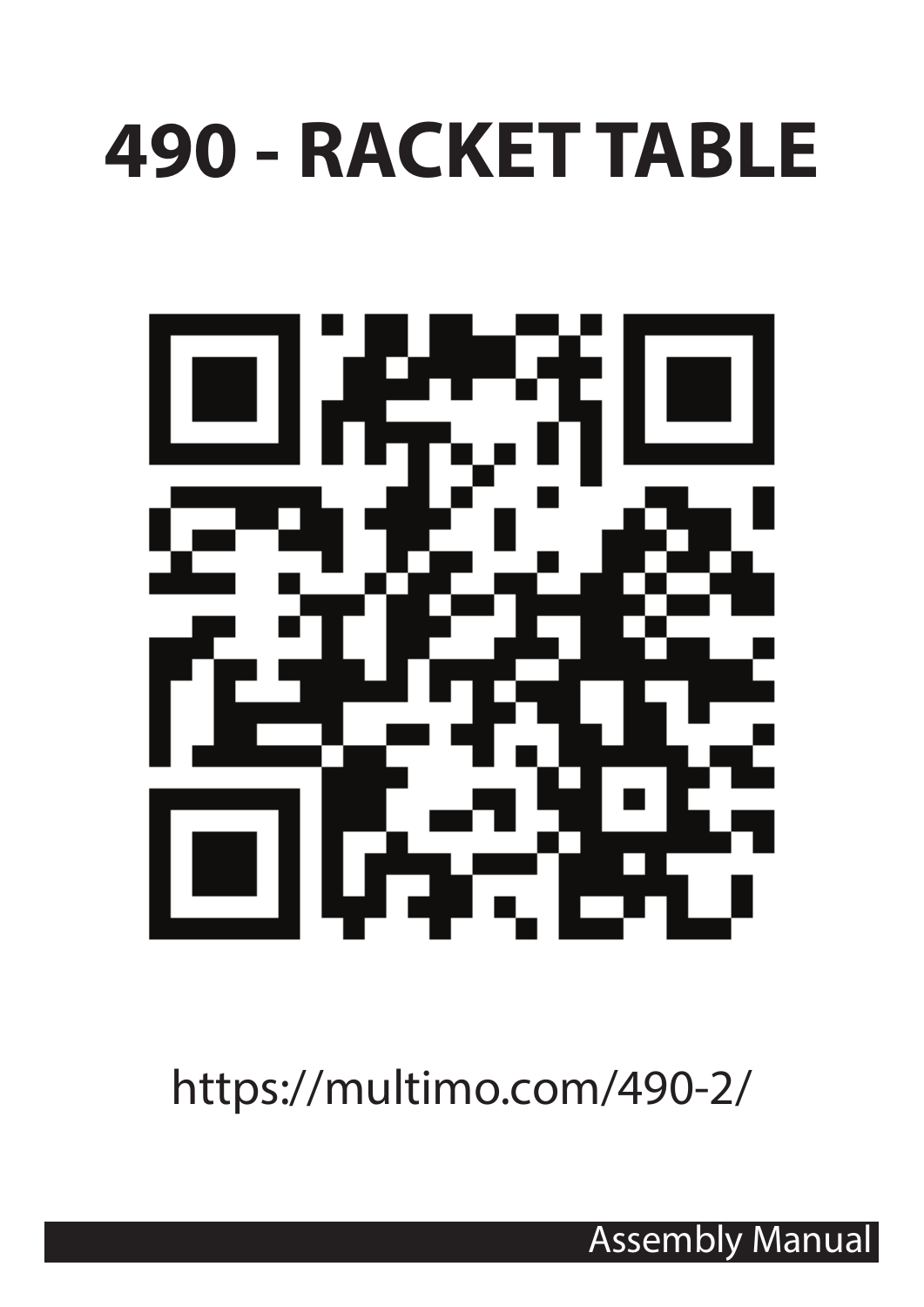## **590 - IRONING BOARD**



https://multimo.com/590-2/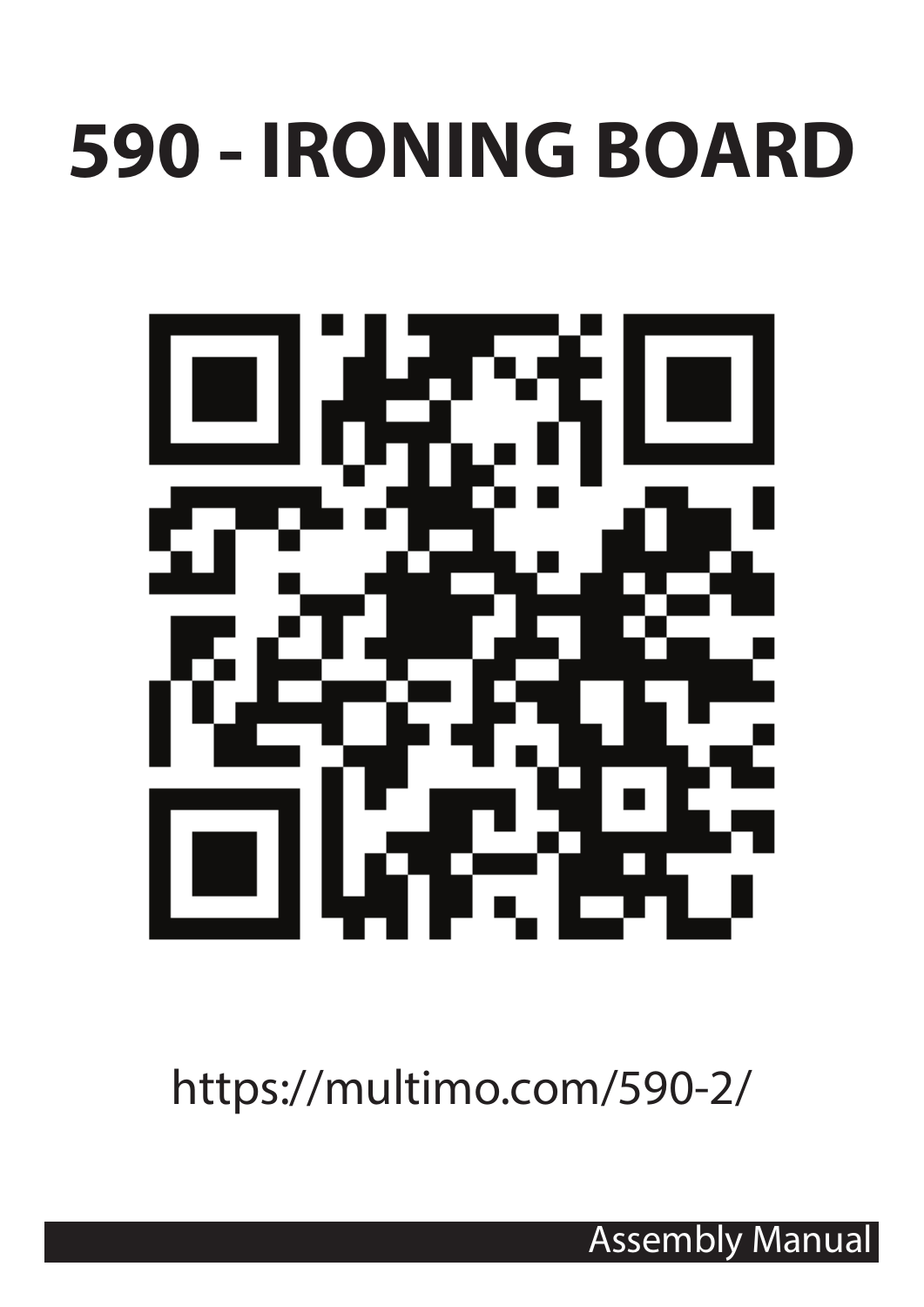## **591 - IRONING BOARD**



https://multimo.com/591-2/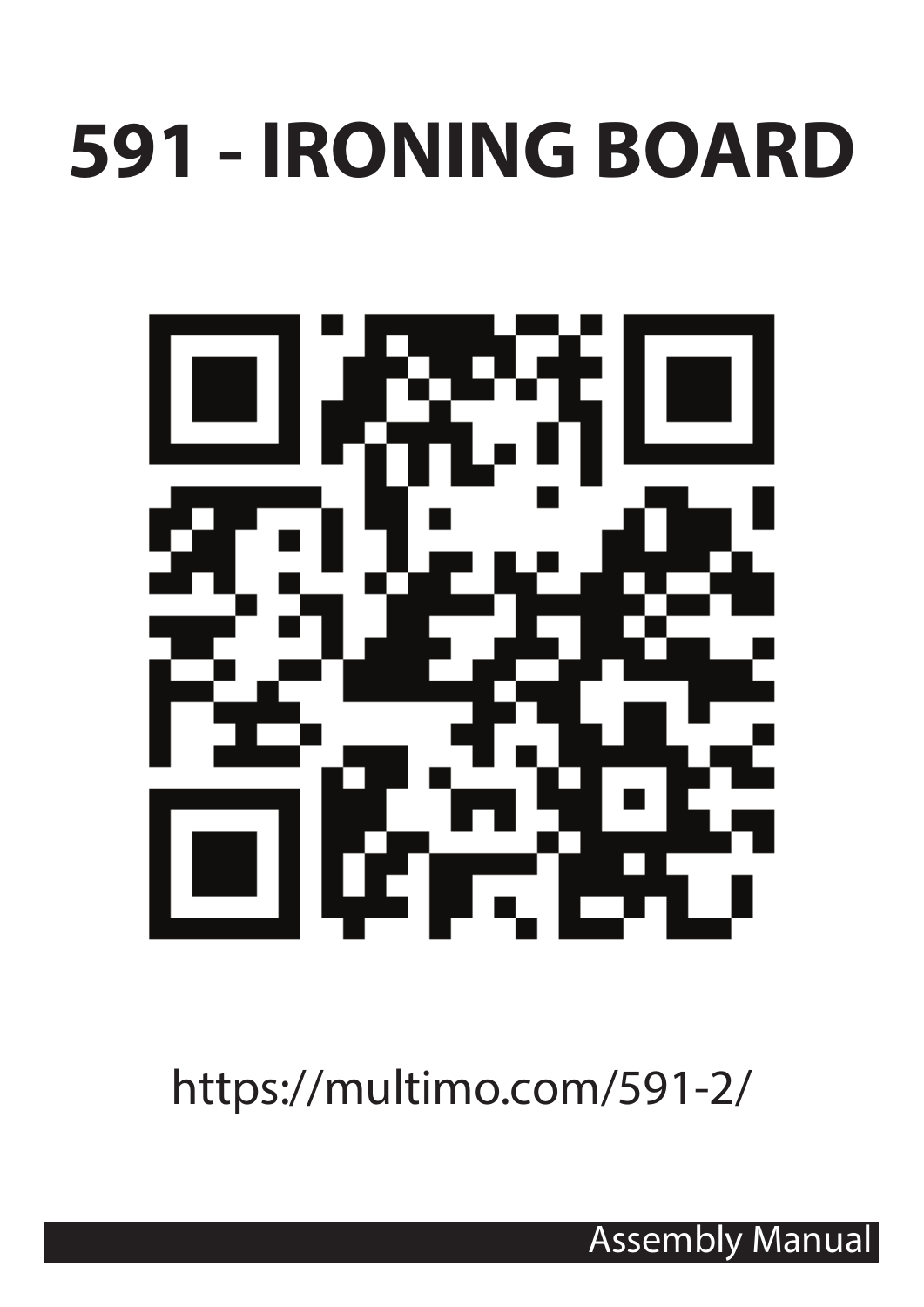## **603 - ROLLING TABLE**



https://multimo.com/603-2/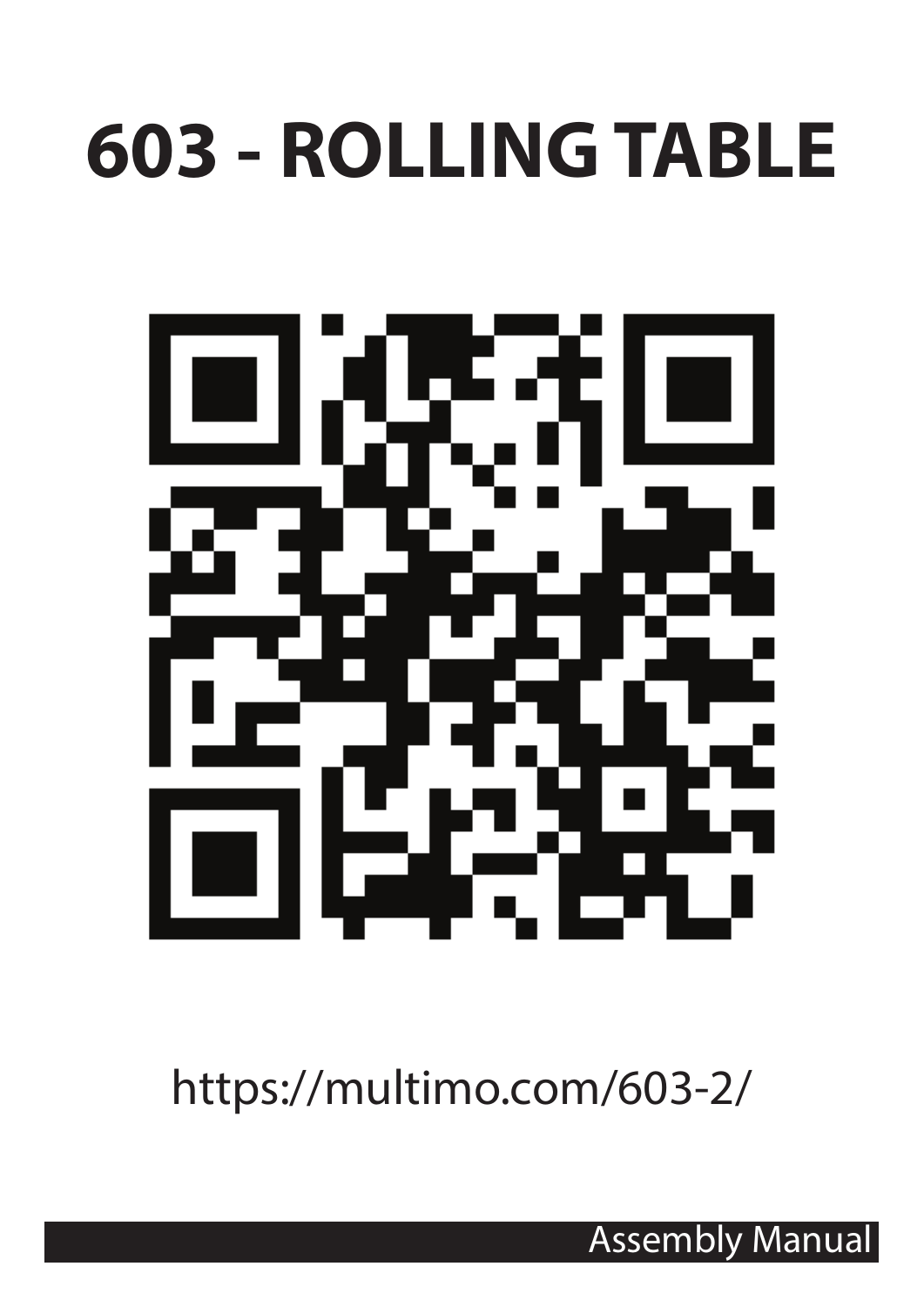## **605 - TWIN BUNK**



https://multimo.com/605-2/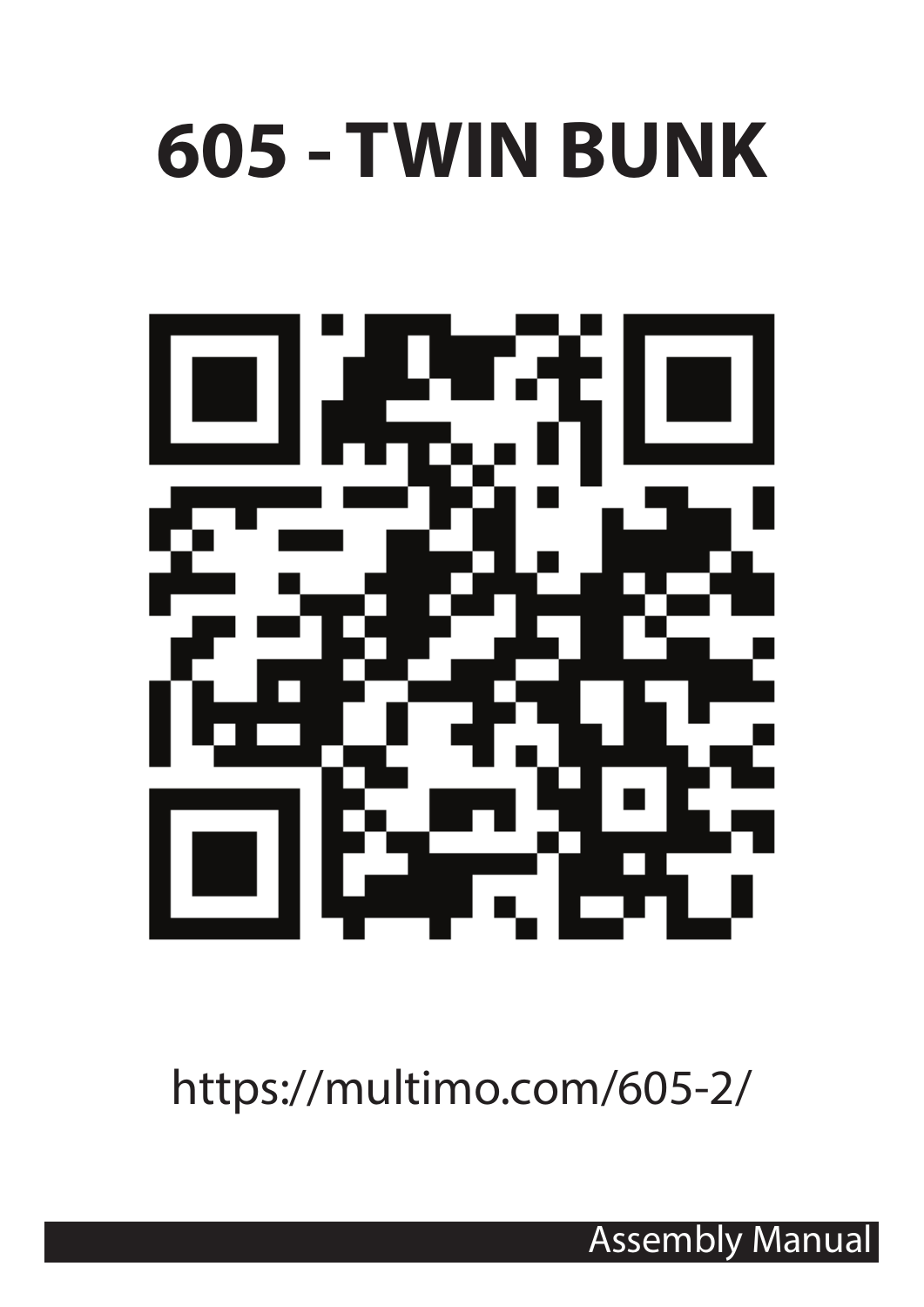## **701 - PRIMER VERTICAL SINGLE**



https://multimo.com/701-2/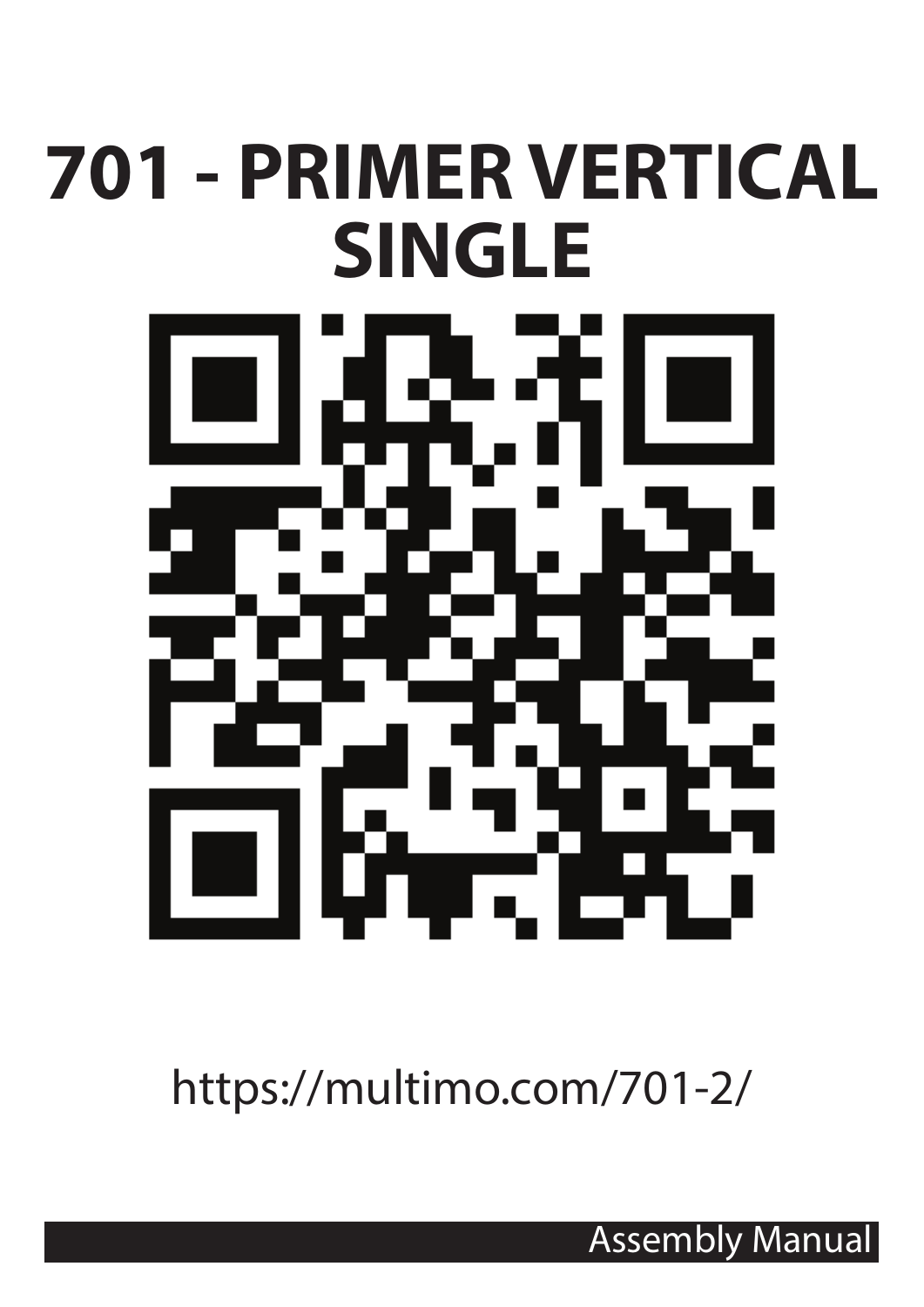# **702 - PRIMER HORIZONTAL SINGLE**

https://multimo.com/702-2/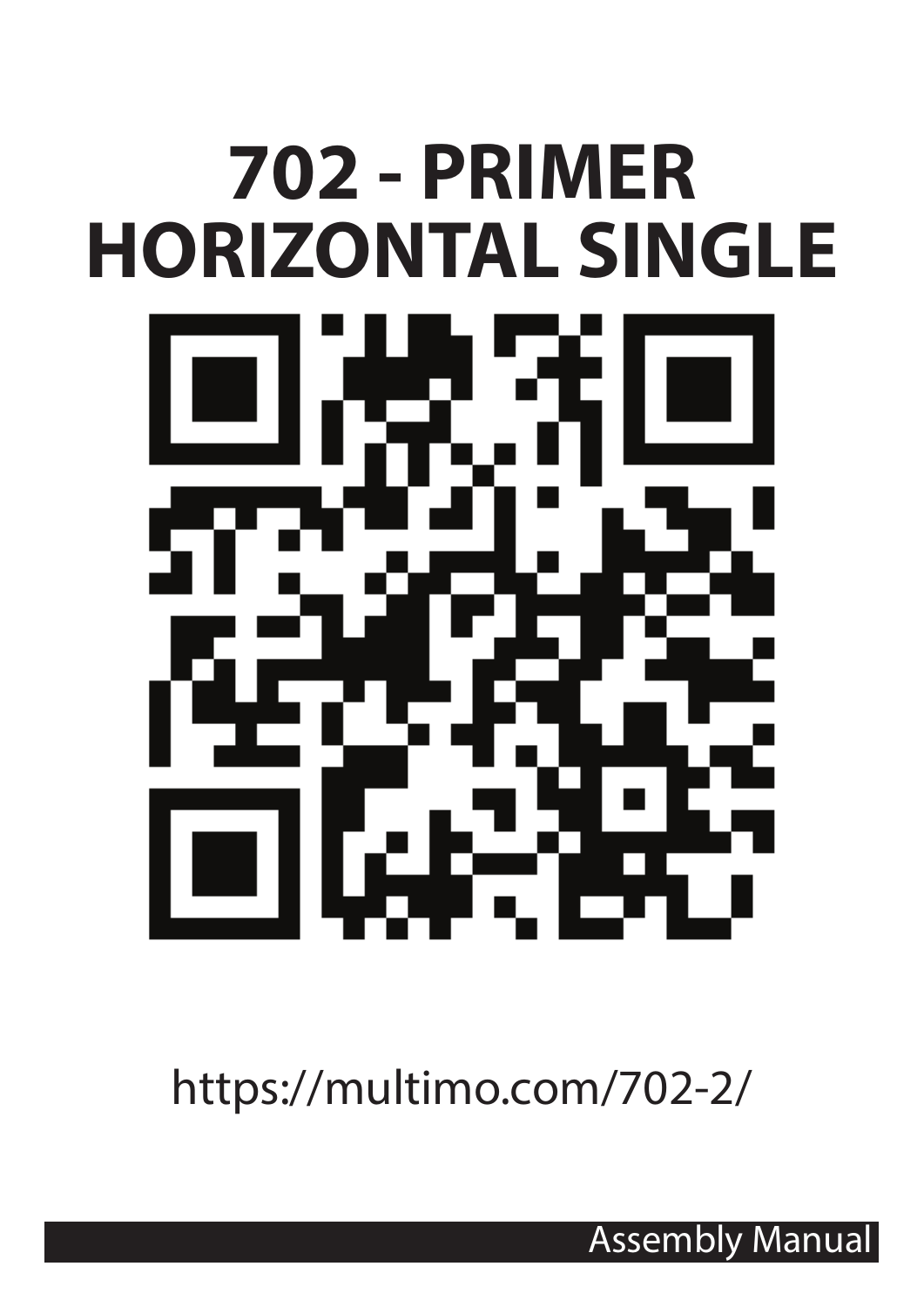## **711 - PRIMER QUEEN**



https://multimo.com/711-2/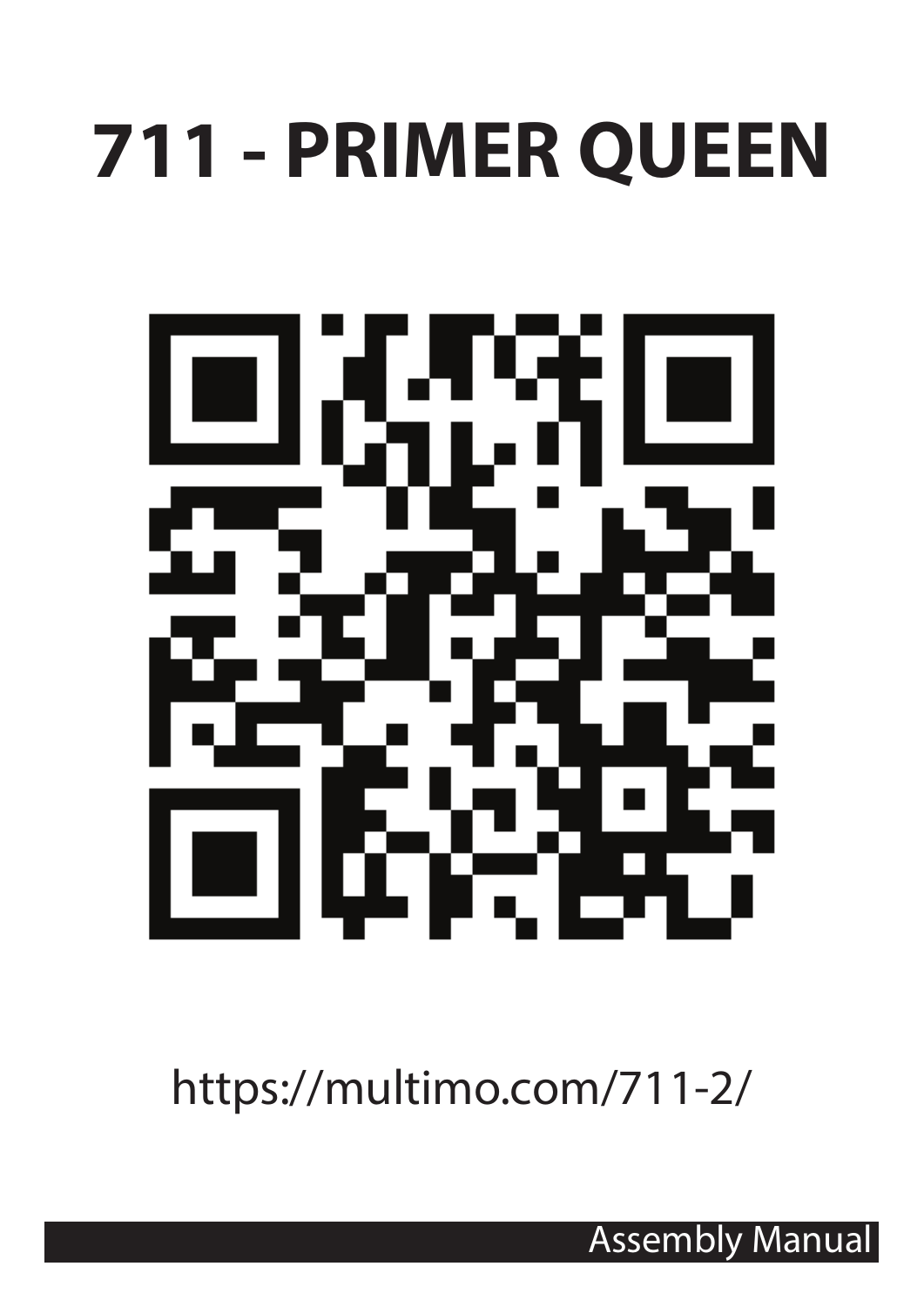## **750 - SIMPLE BUNK**



https://multimo.com/750-2/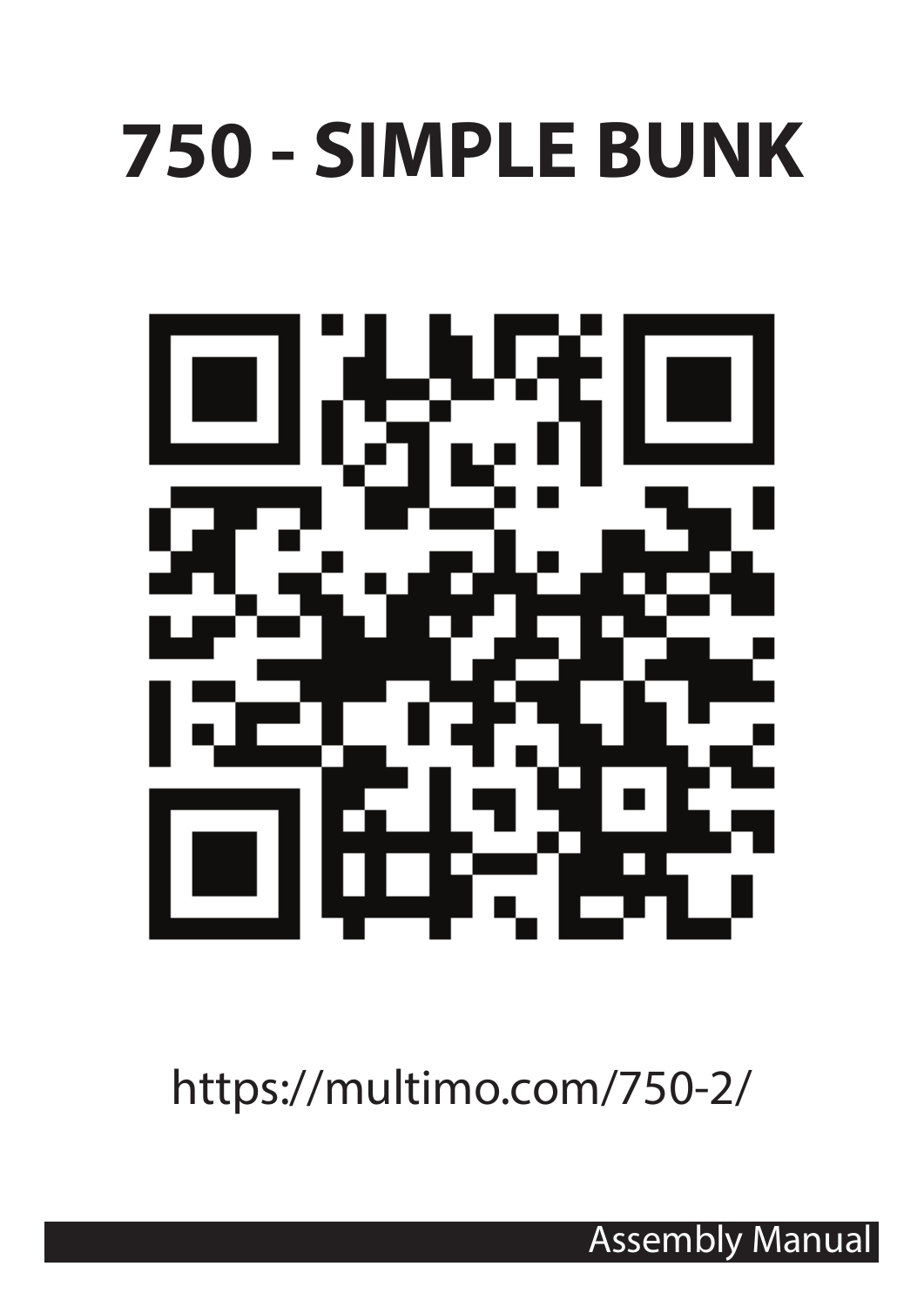### **751 - SIMPLE 90**



https://multimo.com/751-2/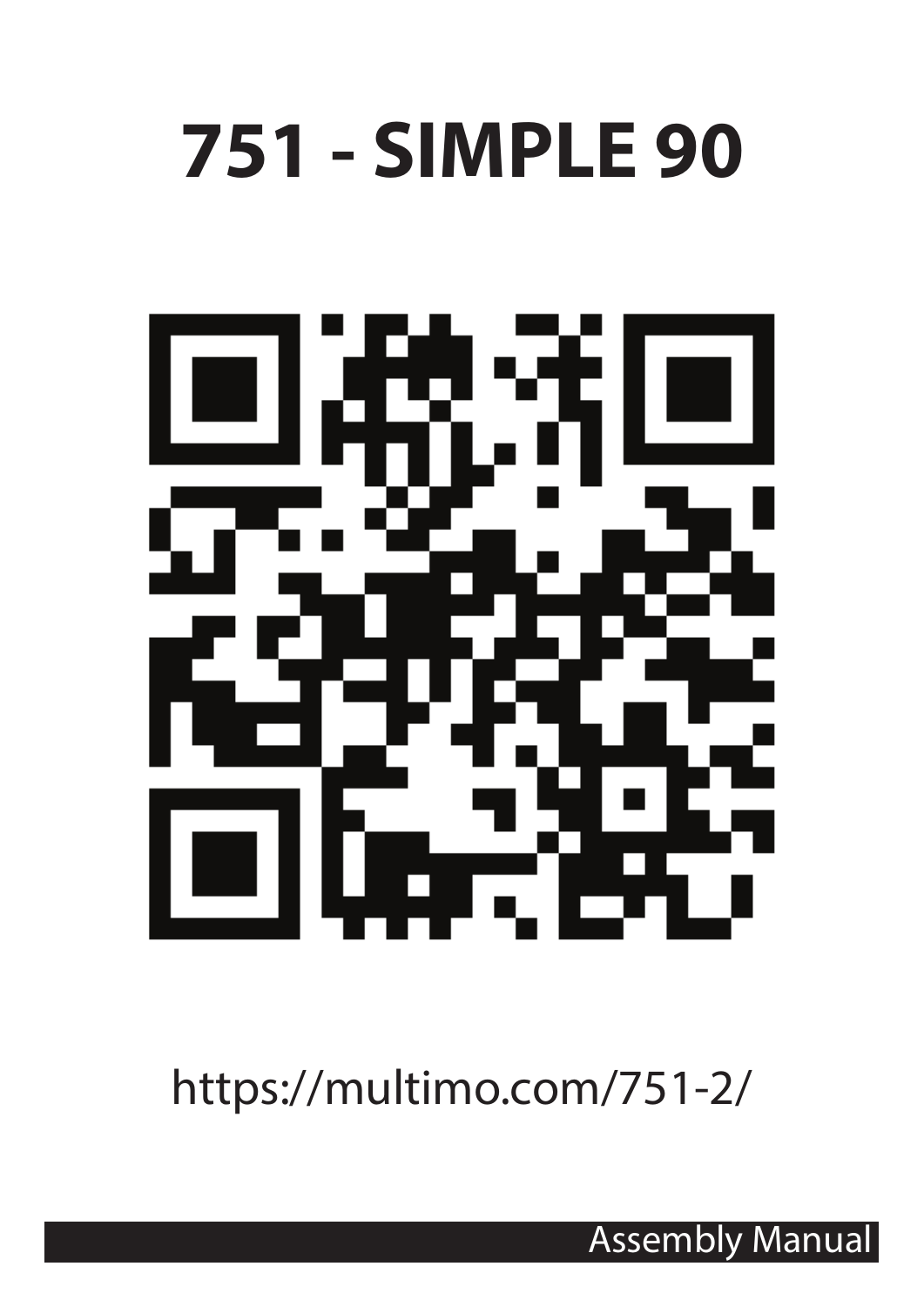#### **752 - SIMPLE 120**



https://multimo.com/752-2/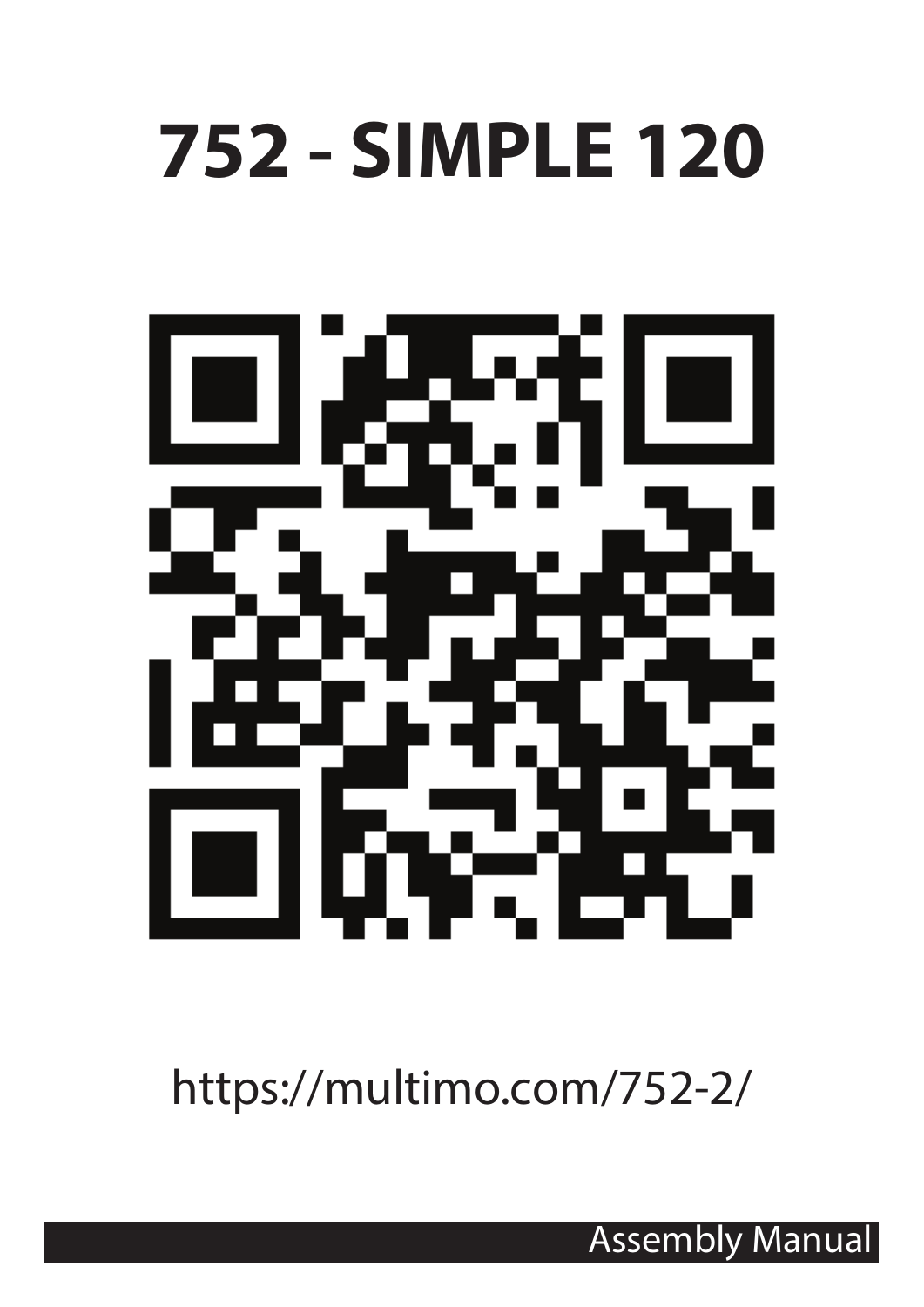#### **753 - SIMPLE 140**



https://multimo.com/753-2/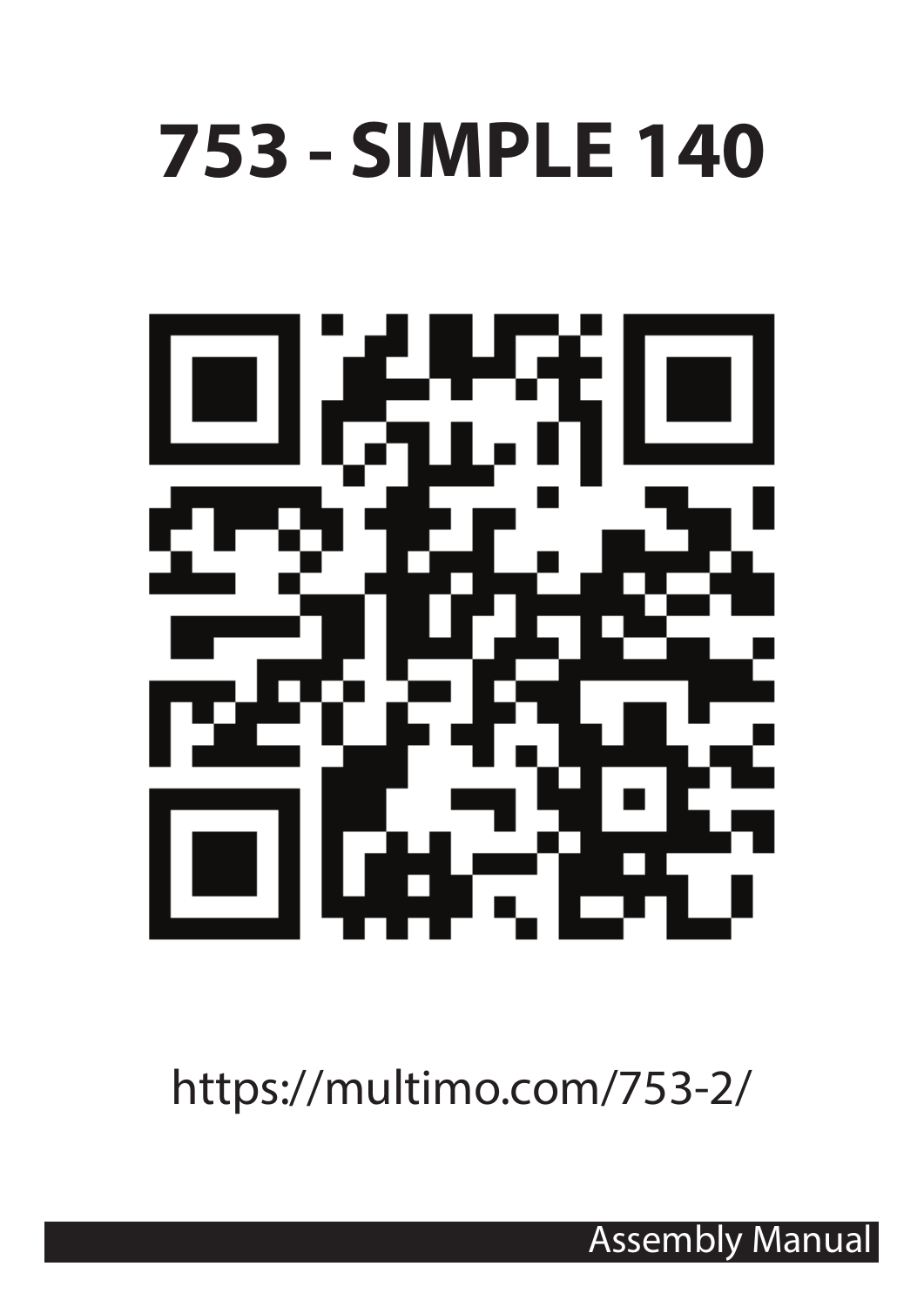#### **310 - NOVA PLUS**



https://multimo.com/310-2/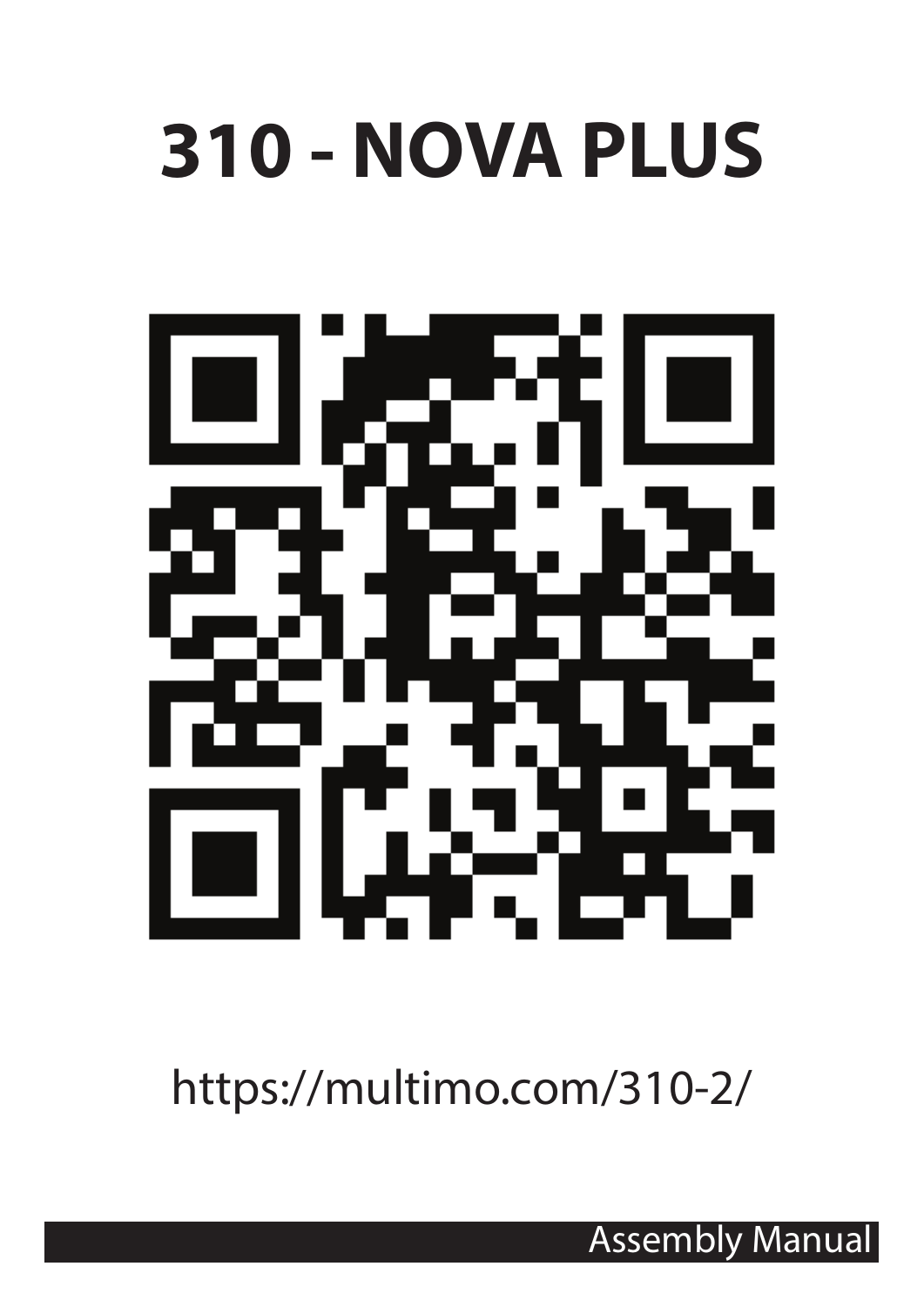#### **311 - NOVA PLUS WARDROBE**



https://multimo.com/311-2/